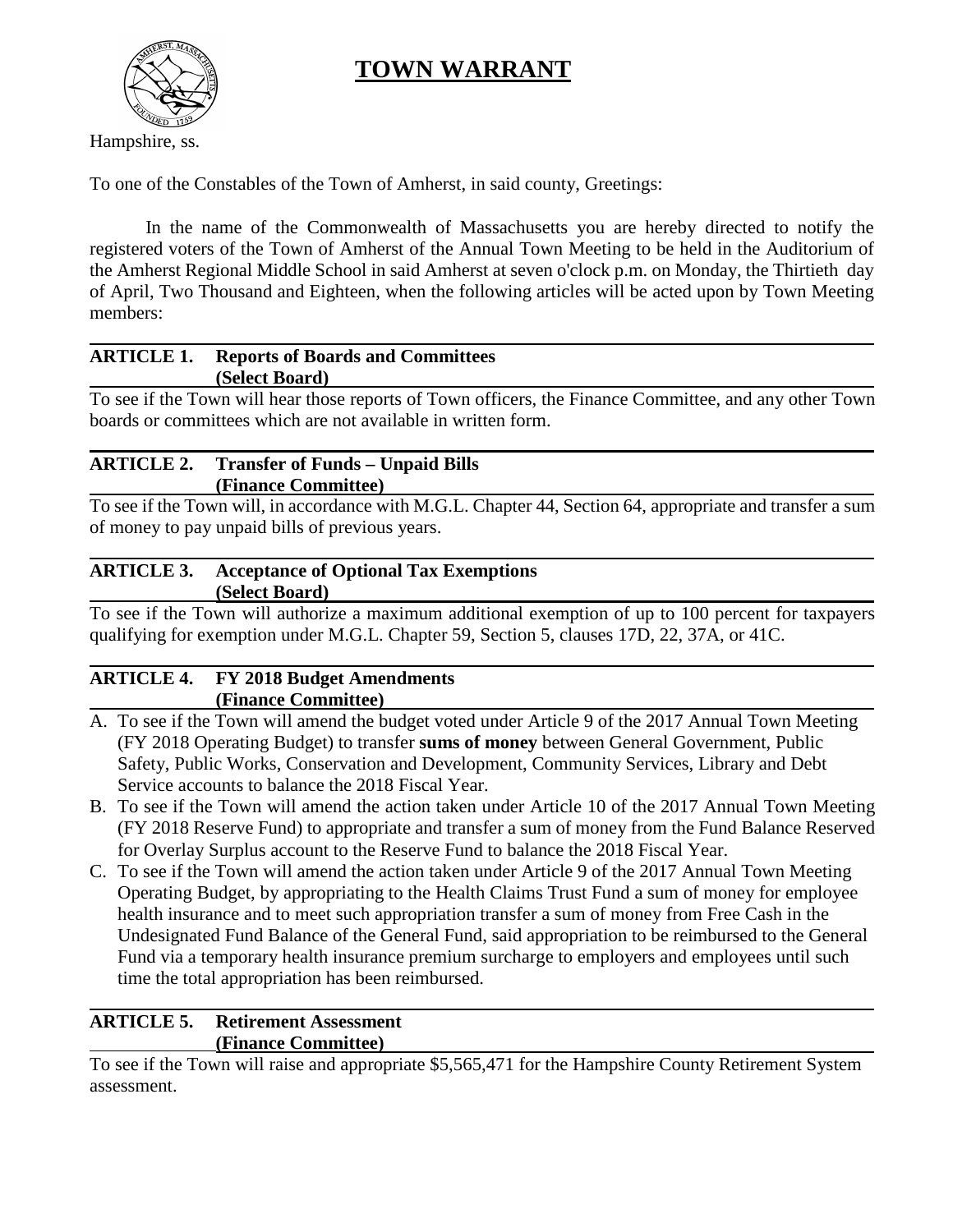#### **ARTICLE 6. Regional Lockup Assessment (Finance Committee)**

To see if the Town will raise and appropriate \$35,928 for the Hampshire County Regional Lockup Facility assessment.

#### **ARTICLE 7. Other Post-Employment Benefits (OPEB) Trust Fund (Finance Committee)**

To see if the Town will raise and appropriate \$500,000 for the OPEB Trust Fund established under the provisions of M.G.L., Chapter 32B, Section 20.

#### **ARTICLE 8. FY 2019 Operating Budget (Finance Committee)**

To see if the Town will adopt a comprehensive operating budget for the ensuing year and raise and appropriate or transfer money therefor.

# **ARTICLE 9. Reserve Fund**

**(Finance Committee)**

To see if the Town will raise and appropriate \$100,000 for the Reserve Fund for FY 2019.

## **ARTICLE 10. Amherst-Pelham Regional School District Assessment Method (Amherst-Pelham Regional School Committee)**

To see if the Town will vote to amend Section VI of the Amherst Pelham Regional School District Agreement by adding subsection i) as follows: For Fiscal Year 2019 only, the alternative operating budget assessment shall be calculated as 20% of the minimum contribution with the remainder of the assessment allocated to the member towns in accordance with the per-pupil method found in Section VI e) of the Amherst Pelham Regional School District Agreement.

## **ARTICLE 11. General Bylaw - Revolving Fund Reauthorization (Finance Committee)**

To see if the Town will vote pursuant to G.L. c.44, §53E½, to amend the General Bylaws by inserting a new bylaw establishing the After School Program Revolving Fund, specifying the departmental receipts to be credited to the fund, the departmental program or purpose for which the fund may be expended, and the entity authorized to expend the fund, such bylaw to provide as follows:

## **Revolving Fund**

There is hereby established in the Town of Amherst, pursuant to G.L. c.44, §53E½, the following Revolving Fund:

| <b>Revolving</b> | <b>Authorized to</b> | <b>Revenue Source</b> | <b>Use of Fund</b>                        |  |  |  |
|------------------|----------------------|-----------------------|-------------------------------------------|--|--|--|
| <b>Fund</b>      | <b>Spend Fund</b>    |                       |                                           |  |  |  |
| After School     | Department           | Program and           | Supplies and services, including salaries |  |  |  |
| Program          | Head of the          | Tuition fees, Gifts,  | and benefits of staffing, and related     |  |  |  |
|                  | LSSE or his/her      | Grants and Admin      | administrative costs for the operation of |  |  |  |
|                  | designee             | Fee                   | the After School Program.                 |  |  |  |

Expenditures from such revolving fund set shall be subject to the limitation established annually by Town Meeting or any increase as may be authorized in accordance with G.L. c.44, §53E½.

And further vote to establish a funding limit of \$400,000 for said fund, or, take any other action relative thereto.

 **\_\_\_\_\_\_**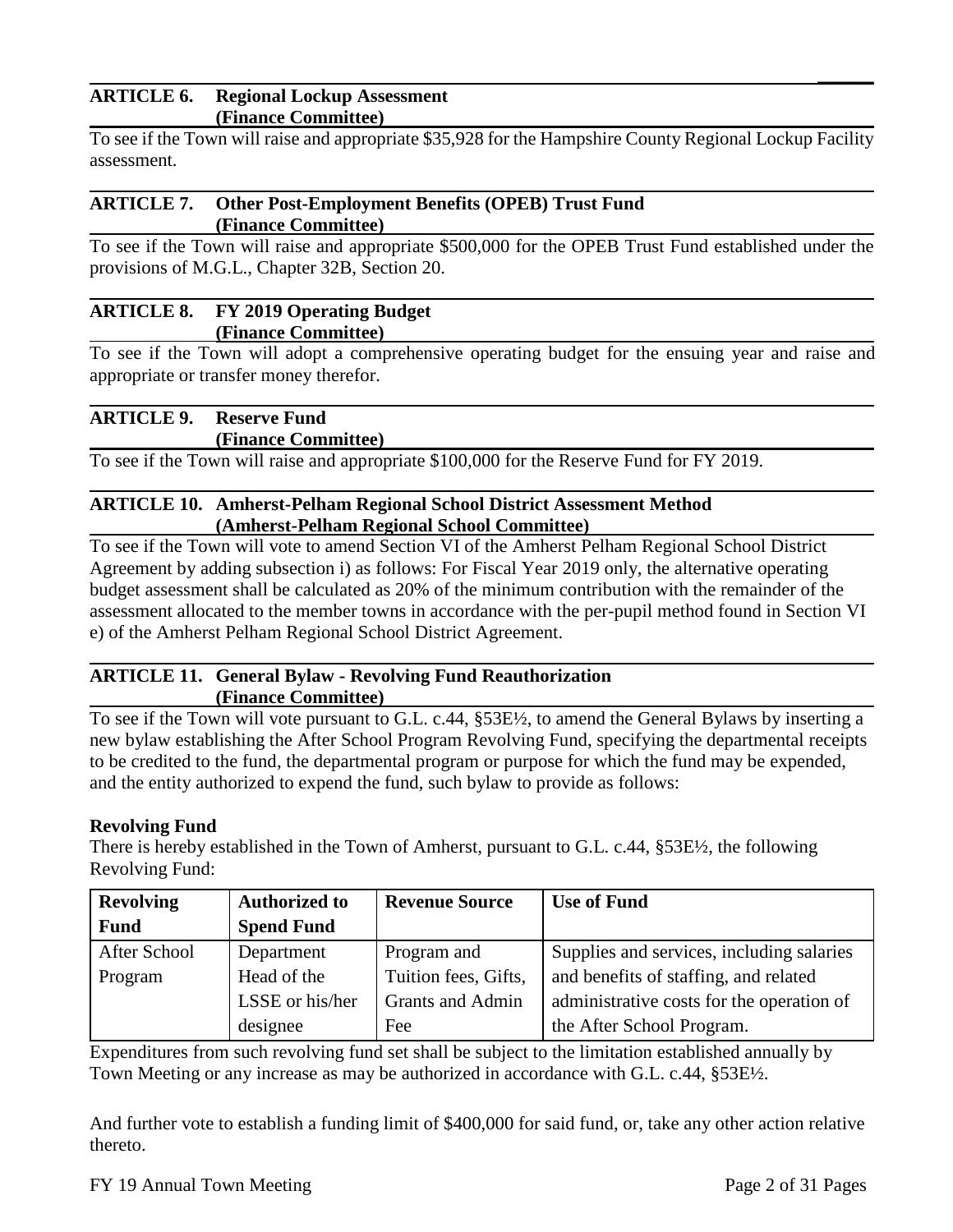#### **\_\_\_\_\_\_\_\_\_\_\_\_\_\_\_\_\_\_\_\_\_\_\_\_\_\_\_\_\_\_\_\_\_\_\_\_\_\_\_\_\_\_\_\_\_\_\_\_\_\_\_\_\_\_\_\_\_\_\_\_\_\_\_\_\_\_\_\_\_\_ ARTICLE 12. Community Preservation Act Appropriations (Community Preservation Act Committee)**

**A.** To see if the Town will appropriate \$955,645 for Community Preservation Act Purposes recommended by the Community Preservation Act Committee and that the following items 1–13 be appropriated or reserved from Community Preservation Act Funds as follows, and to authorize the Town to accept or convey property interests where applicable, as required under M.G.L. Chapter 44B, Section 12.

| Project                                                                            | Appropriation | <b>Source of Appropriation</b>                                                                                                                     |
|------------------------------------------------------------------------------------|---------------|----------------------------------------------------------------------------------------------------------------------------------------------------|
|                                                                                    |               |                                                                                                                                                    |
| <b>AFFORDABLE HOUSING</b>                                                          |               |                                                                                                                                                    |
| <b>Amherst Community Connections- Housing</b><br><b>Stabilization Program</b>      | \$112,815     |                                                                                                                                                    |
| <b>Amherst Community Land Trust (ACLT) First</b><br>Time Home Buyers Program       | \$266,200     |                                                                                                                                                    |
| <b>Amherst Municipal Affordable Housing Trust</b><br>(AMAHT)- Consultant           | \$40,000      |                                                                                                                                                    |
| Amherst Municipal Affordable Housing Trust<br>(AMAHT) - Development Support        | \$150,000     |                                                                                                                                                    |
| <b>Total Affordable Housing</b>                                                    | \$569,015     | <b>FY18 Estimated Revenues,</b><br><b>Undesignated Fund Balance &amp;</b><br><b>Reserved Fund Balance for</b><br><b>Community Housing \$92,399</b> |
| <b>HISTORIC PRESERVATION</b>                                                       |               |                                                                                                                                                    |
|                                                                                    |               |                                                                                                                                                    |
| North Amherst Community Farm (NACF)-<br>Farm House Preservation and Rehabilitation | \$130,000     |                                                                                                                                                    |
| <b>Amherst Historical Society (AHS)-Textiles</b>                                   | \$13,580      |                                                                                                                                                    |
| <b>Amherst Historical Society (AHS)-Boiler</b>                                     | \$30,000      |                                                                                                                                                    |
| <b>Total Historic Preservation</b>                                                 | \$173,580     | <b>FY18 Estimated Revenues</b><br>& Undesignated Fund Balance                                                                                      |
|                                                                                    |               |                                                                                                                                                    |
| <b>OPEN SPACE</b>                                                                  |               |                                                                                                                                                    |
| Town of Amherst - Due Diligence                                                    | \$25,000      |                                                                                                                                                    |
| Amherst Dog Park Task Force - Dog Park                                             | \$45,000      | 50% Open Space 50%<br>Recreation                                                                                                                   |
| <b>Total Open Space</b>                                                            | \$70,000      | <b>FY18 Estimated Revenues</b><br>& Undesignated Fund Balance                                                                                      |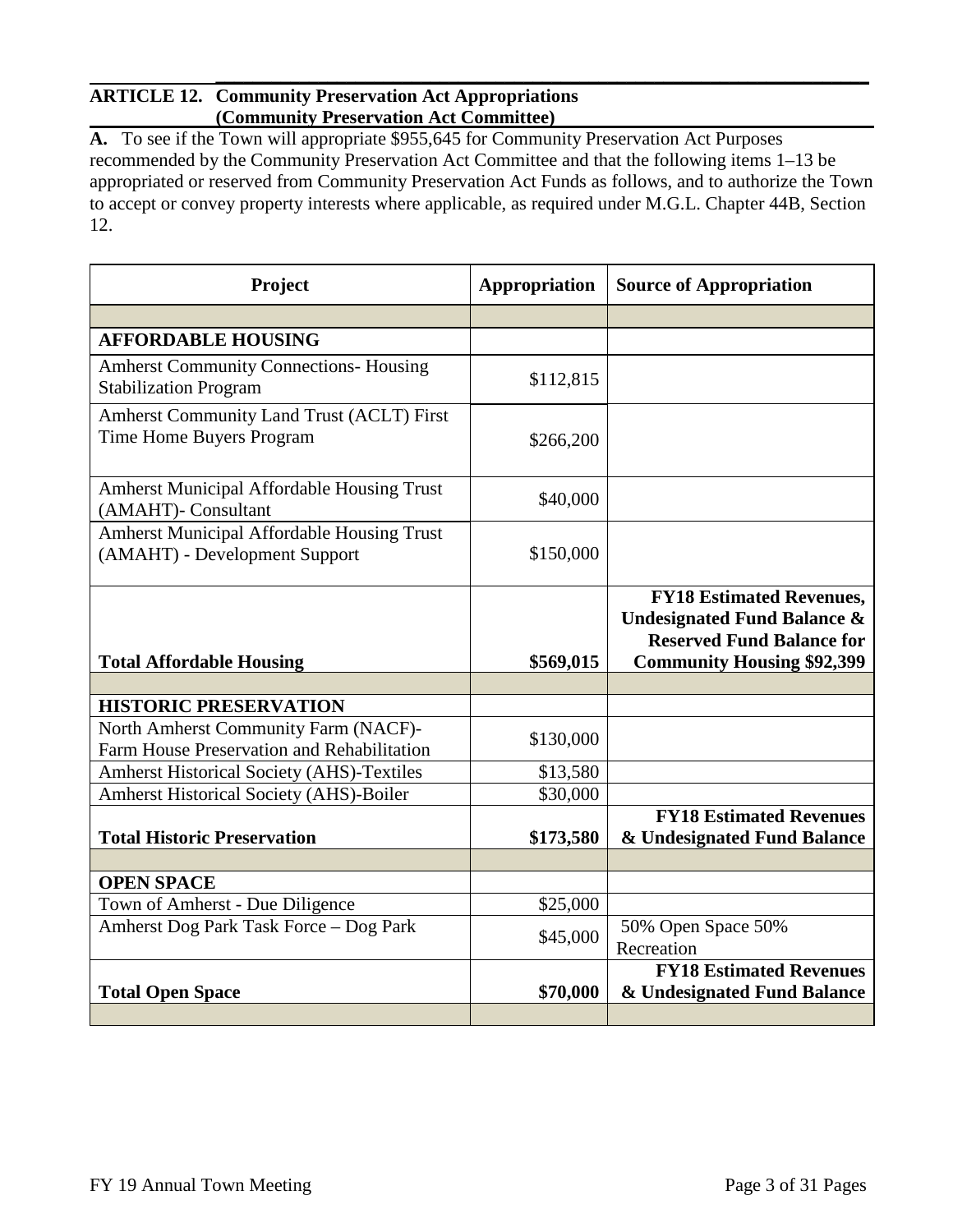| <b>RECREATION</b>                            | Appropriation | <b>Source of Appropriation</b> |
|----------------------------------------------|---------------|--------------------------------|
| Amherst Dog Park Task Force – Dog Park       | \$45,000      | 50% Open Space 50%             |
|                                              |               | Recreation                     |
| Amherst Baseball, Inc. - Mill River Baseball | \$44,550      |                                |
| Fields                                       |               |                                |
| Town of Amherst - Mill River Basketball      | \$50,000      |                                |
| Courts                                       |               |                                |
|                                              |               | <b>FY18 Estimated Revenues</b> |
| <b>Total Recreation</b>                      | \$139,550     | & Undesignated Fund Balance    |
|                                              |               |                                |
| <b>ADMINISTRATIVE</b>                        |               |                                |
| To fund CPAC Administrative Expenses         | \$3,500       |                                |
|                                              |               | <b>FY18 Estimated Revenues</b> |
| <b>Total Administrative</b>                  | \$3,500       | & Undesignated Fund Balance    |
| <b>Community Preservation Act Purposes</b>   |               |                                |
| <b>Total for Article 12</b>                  | \$955,645     |                                |
|                                              |               |                                |

## **B. OPEN SPACE – Borrowing Authority - Epstein Property Acquisition**

To see if the Town will vote to: (a) authorize the Select Board to acquire by gift, purchase, and/or eminent domain, for open space purposes, portions of the parcels of land located on Bay Road, shown on Assessor Map 25B as Parcels 21 and 59, and described in a deed recorded with the Hampshire County Registry of Deeds in Book 11596, Page 157, which portions, containing 30.4 acres, more or less, shall be under the care, custody, management and control of the Conservation Commission under the provisions of G.L. c. 40, §8C; (b) raise and appropriate, transfer from available funds, and/or borrow the sum of \$270,000 for the acquisition of said land and costs related thereto, and, to meet said appropriation, and, to meet said appropriation, transfer the sum of \$113,000 from the Community Preservation Act Fund and authorize the Treasurer, with the approval of the Select Board, to borrow the remaining sum of \$157,000 under G.L. c.44, §7, G.L. 44B, §11, and/or any other enabling authority and to issue bonds or notes of the Town therefor, and any premium received by the Town upon the sale of any bonds or notes approved by this vote, less any such premium applied to costs of issuance of such bonds or notes, may be applied to of costs approved by this vote with a reduction of borrowing authority therefore by a like amount in accordance with G.L. c.44, §20; (c) authorize the Select Board, the Town Manager, and/or the Conservation Commission, as they deem appropriate, to accept on behalf of the Town funds granted under the LAND Program (G.L. c. 132A, §11) and/or any other funds, gifts, grants, under any federal and/or other state program, in any way connected with the scope of this acquisition, and to enter into all agreements and execute any and all instruments as may be necessary or appropriate to effectuate the foregoing acquisition; and, further, (d) authorize the Select Board and/or the Conservation Commission to convey a restriction on said parcels of land in accordance with G.L. c. 184, as required by G.L. c.  $44B$ ,  $$12(a)$ .

#### **ARTICLE 13. Capital Program – Equipment (Joint Capital Planning Committee)**

To see if the Town will appropriate a sum of money to purchase, repair, and/or install new or replacement equipment and determine whether such appropriation shall be met by taxation, by the transfer of available funds, or otherwise and further to authorize the application for and acceptance of any gifts, bequests, or grants.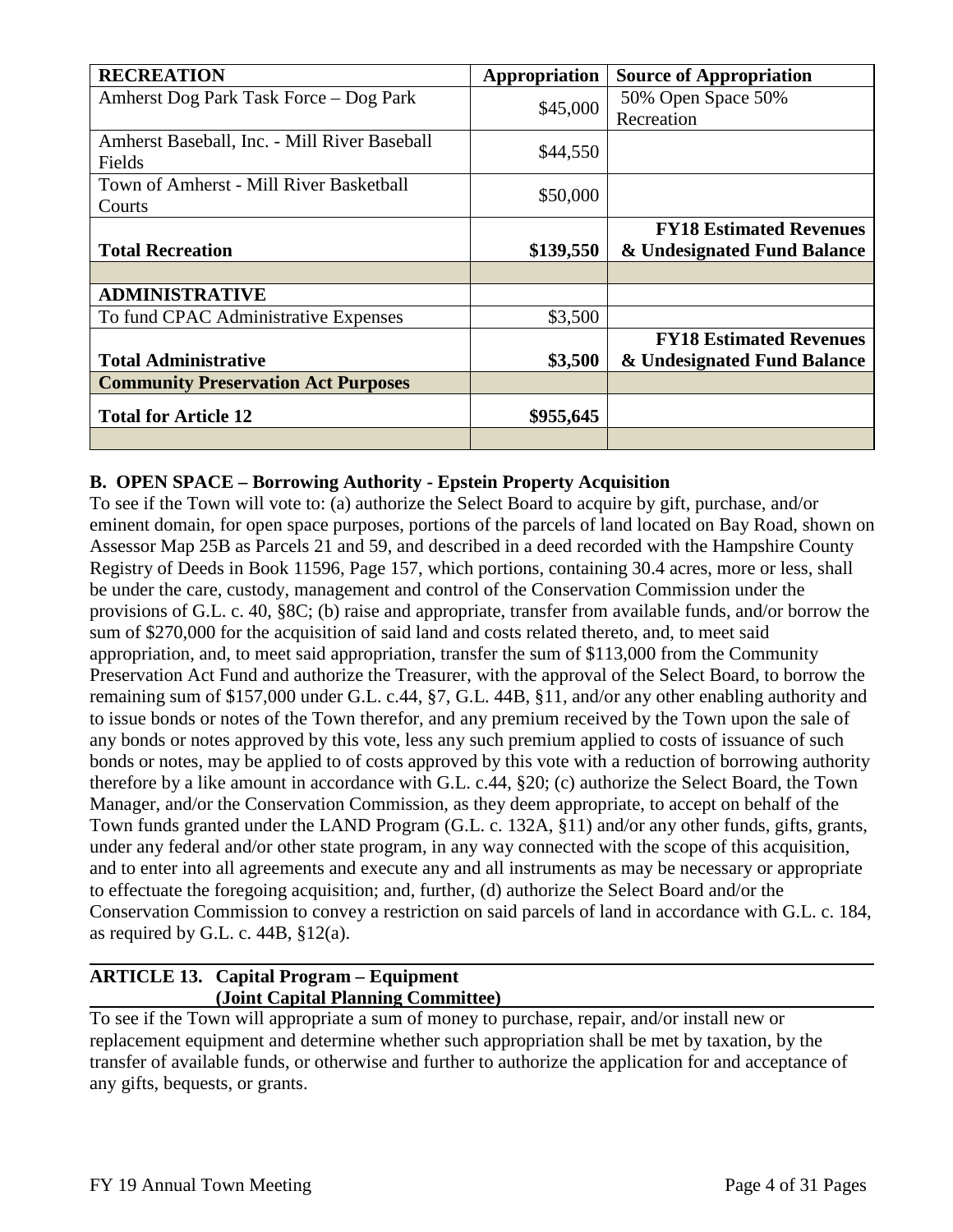#### **ARTICLE 14. Capital Program – Buildings and Facilities (Joint Capital Planning Committee)**

To see if the Town will appropriate a sum of money to repair and/or improve buildings and facilities and determine whether such appropriation shall be met by taxation, by the transfer of available funds, or otherwise and further to authorize the application for and acceptance of any gifts, bequests, or grants.

#### **ARTICLE 15. Capital Program – Bond Authorization Transportation Fund (Finance Committee)**

To see if the Town will appropriate, borrow or transfer from available fund, a sum of money for repairs at the Main Street Parking Lot, and to meet this appropriation, the Treasurer, with the approval of the Select Board, is authorized to borrow said amount under and pursuant to M.G.L. Chapter 44, Section 7 (11), or pursuant to any other enabling authority, and to issue bonds or notes of the Town therefor**,** and further, any premium received by the Town upon the sale of any bonds or notes approved by this vote, less any such premium applied to costs of issuance of such bonds or notes, may be applied to project costs approved by this vote with a reduction of borrowing authority therefore by a like amount in accordance with M.G.L. Chapter 44, Section 20.

#### **ARTICLE 16. Capital Program – Bond Authorization Water Fund (Finance Committee)**

To see if the Town will appropriate \$2,000,000 to pay for the costs of water main and system replacements on Northampton Road, and to meet this appropriation, the Treasurer, with the approval of the Select Board, is authorized to borrow said amount under and pursuant to M.G.L. Chapter 44, Section 8 (5), or pursuant to any other enabling authority, and to issue bonds or notes of the Town therefor, and further, any premium received by the Town upon the sale of any bonds or notes approved by this vote, less any such premium applied to costs of issuance of such bonds or notes, may be applied to project costs approved by this vote with a reduction of borrowing authority therefore by a like amount in accordance with M.G.L. Chapter 44, Section 20.

#### **ARTICLE 17. Capital Program – Bond Authorization Sewer Fund (Finance Committee)**

To see if the Town will appropriate \$1,000,000 to pay for the costs of replacing the gravity belt thickener, and to meet this appropriation, the Treasurer, with the approval of the Select Board, is authorized to borrow said amount under and pursuant to M.G.L. Chapter 44, Section 8 (5), or pursuant to any other enabling authority, and to issue bonds or notes of the Town therefor, and further, any premium received by the Town upon the sale of any bonds or notes approved by this vote, less any such premium applied to costs of issuance of such bonds or notes, may be applied to project costs approved by this vote with a reduction of borrowing authority therefore by a like amount in accordance with M.G.L. Chapter 44, Section 20.

#### **ARTICLE 18. Capital Program – Bond Authorization PEG Fund for Amherst Media (Finance Committee)**

To see if the Town will appropriate \$410,000 to pay for the costs of audiovisual equipment and to meet this appropriation, the Treasurer, with the approval of the Select Board, is authorized to borrow said amount under and pursuant to M.G.L. Chapter 44, Section 8 (5), or pursuant to any other enabling authority, and to issue bonds or notes of the Town therefor, and further, any premium received by the Town upon the sale of any bonds or notes approved by this vote, less any such premium applied to costs of issuance of such bonds or notes, may be applied to project costs approved by this vote with a reduction of borrowing authority therefore by a like amount in accordance with M.G.L. Chapter 44, Section 20.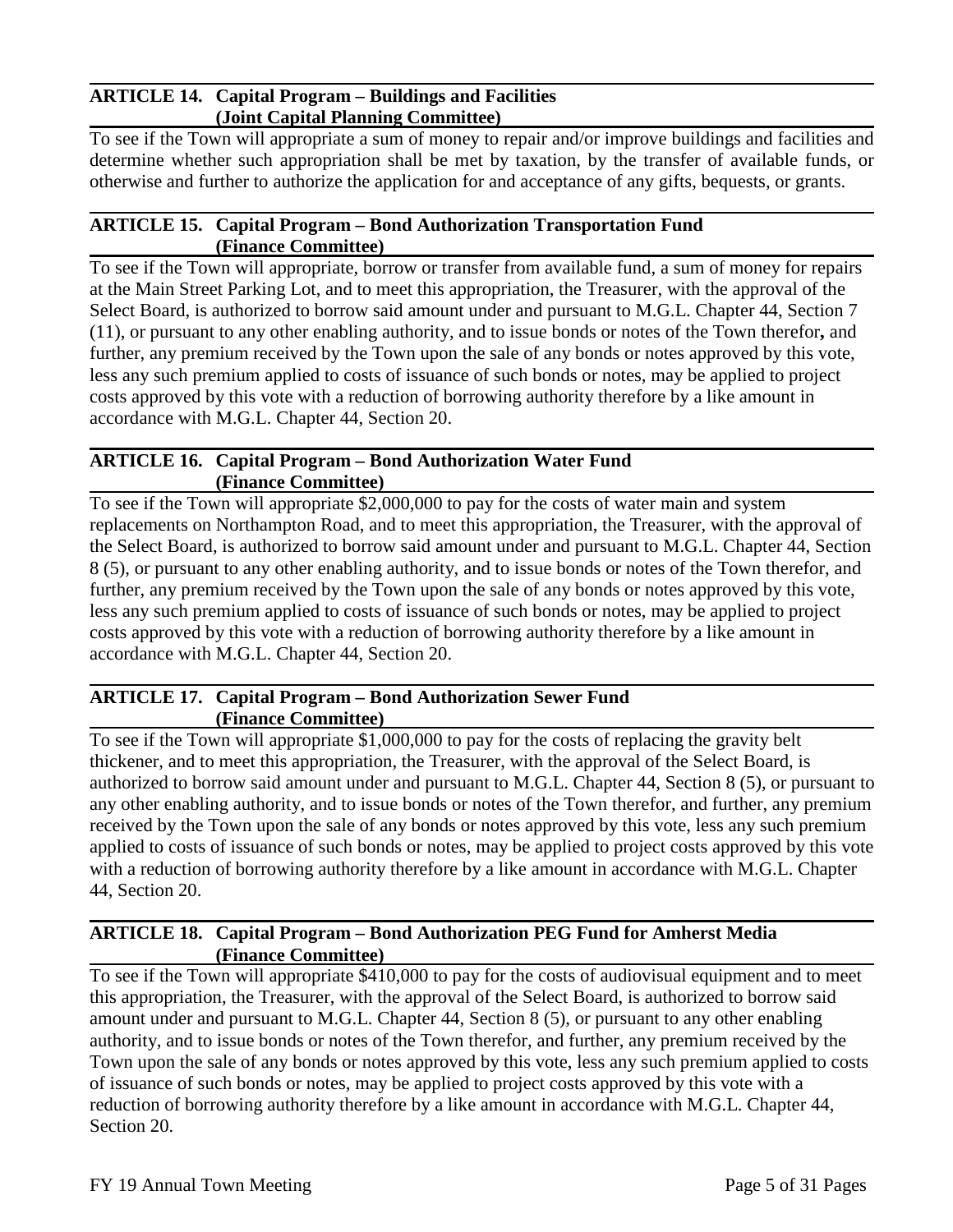#### **ARTICLE 19. Rescission of Bond Authorization – Cole Property (Finance Committee)**

To see if the Town will vote to rescind the \$225,000 unissued amount that was authorized to be borrowed by a vote of the Town passed at the Annual Town Meeting held on May 1, 2017 (Article 12b) for the acquisition of Cole Property.

#### **ARTICLE 20. Acquisition of Easement – Cole Property (Select Board)**

To see if the Town will vote to authorize the Select Board to acquire by gift, an easement on a portion of the parcel of land located off West Street and described in a deed recorded with the Hampshire County Registry of Deeds in Book 9150, Page 152 to access, and to allow members of the public to access the open space parcel of land on said property by foot, vehicles and other means, which open space parcel is to be donated to the Conservation Commission for conservation purposes under the provisions of G.L. c.40, §8C.

#### **ARTICLE 21. Dedication of Use - Groff Park (Select Board)**

To see if the Town will vote to permanently dedicate Groff Park, located on Mill Lane and identified by the Assessors as Parcel 17C-13, and containing 12 acres, more or less, to active recreational purposes under the provisions of G. L. c. 45, §3, as it may be amended, and other Massachusetts statutes related to recreation, as required under the Land and Water Conservation Fund Grant Program (P.L. 88-578), and transfer the care, custody, and control of said park to the Leisure Services and Supplemental Education (LSSE) Commission for, such purposes.

## **ARTICLE 22. Acquisition of Easements – Multiple Locations (Select Board)**

To see if the Town will vote to authorize the Select Board to acquire, by gift, purchase or eminent domain, in connection with the:

A. East Hadley Road Sidewalk Project, for public way, walkway and/or sidewalk purposes, permanent and/or temporary easements in, on, under a portion or portions of the property identified below and shown on a plan entitled "**East Hadley Road Multi-Use Path"** dated December 17, 2017, prepared by the Town of Amherst, on file with the Town Clerk.

| Owner                              | <b>Address</b>       | Map and Parcel     |
|------------------------------------|----------------------|--------------------|
| Ercolini, Robert Trustee           | 166 East Hadley Road | 17C-30             |
| New Fort River Nominee Trust       |                      |                    |
| Ercolini, Robert Trustee           |                      | $16D-34$           |
| Riverglade Nominee Trust           |                      |                    |
| Ercolini, Robert Trustee           |                      | $16D-15$           |
| <b>New Hollister Nominee Trust</b> |                      |                    |
| Northland Boulders LLC             | 188 East Hadley Road | $16D-11$           |
| C/O Northland Investment Corp.     |                      |                    |
| <b>Yosrex Limited Partnership</b>  | 266 East Hadley Road | $16D-13$           |
| C/O Ronex Corp                     |                      |                    |
| FY 19 Annual Town Meeting          |                      | Page 6 of 31 Pages |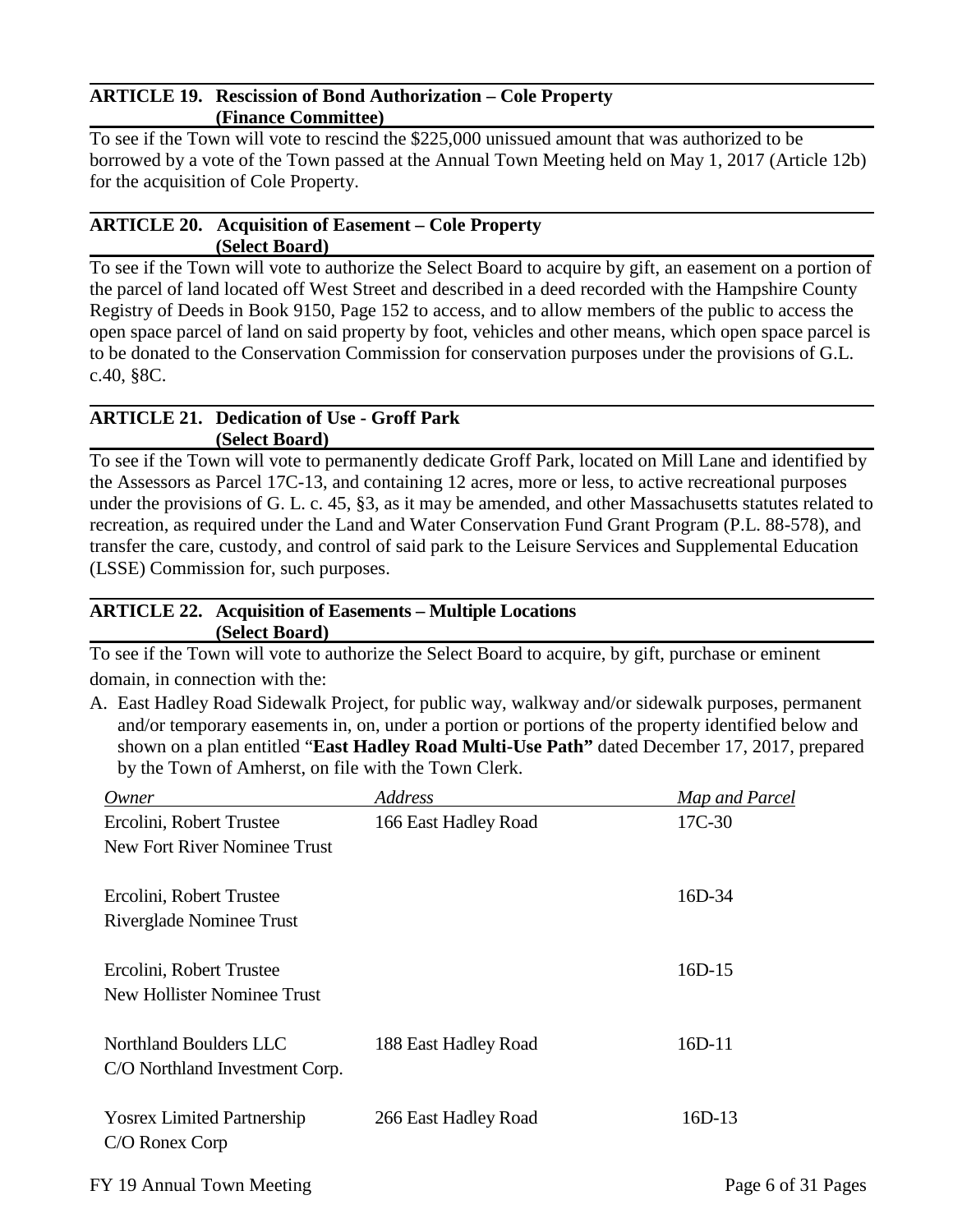B. West Bay Road Sidewalk and Road Improvement Project, for public way and sidewalk purposes, permanent and/or temporary easements in, on, under a portion or portions of the property identified below and shown approximately on a plan entitled "Sidewalk Plan West Bay Road", dated December 27 2017, prepared by the Town of Amherst, on file with the Town Clerk.

| Owner<br>Pioneer Valley Living<br>Care/Amherst                                              | Address<br>1 Spencer Drive | Map and Parcel<br>25A-43 |
|---------------------------------------------------------------------------------------------|----------------------------|--------------------------|
| Carle, Eric & Barbara,<br>Foundation C/O Eric<br>Carle Museum of Picture<br><b>Book Art</b> | 125 West Bay Road          | $25A-22$                 |
| <b>Valley Properties Land</b><br>Trust C/O Treasurer's<br>Office                            |                            | 25B-52                   |
| Trustees of Hampshire<br>College                                                            | 205 West Bay Road          | $25A-1-1$                |

C. East Pleasant Street / Village Park bus pull offs and sidewalk improvements Project, for public way and sidewalk purposes, permanent easements in, on, under a portion or portions of the property identified below and shown approximately on a plan entitled "**East Pleasant Street /Village Park Bus pull offs"**, dated February 21, 2018, prepared by the Town of Amherst, on file with the Town Clerk.

| Owner<br>Related Village Park, LLC<br>C/O The Related Companies | Address<br>497 East Pleasant Street | Map and Parcel<br>8D-21 |
|-----------------------------------------------------------------|-------------------------------------|-------------------------|
| Commonwealth of MASS U<br><b>Mass</b>                           |                                     | $8C-13$                 |
| Commonwealth of MASS U<br><b>Mass</b>                           | 505 East Pleasant Street            | $8D-3$                  |
| Commonwealth of MASS U<br><b>Mass</b>                           | 513 East Pleasant Street            | $8D-15$                 |

D. Belchertown Road Reconstruction, Resurfacing and Related Work on Route 9-Belchertown Road Project, for public way and sidewalk purposes, permanent and/or temporary easements in, on, and under the parcels of land abutting and/or near Belchertown Road, shown approximately on a plan entitled "Amherst- Pelham- Reconstruction, Resurfacing and Related Work on Route 9-Belchertown Road", dated February 21 2018, on file with the Town Clerk, and listed on Schedule A, attached to the warrant.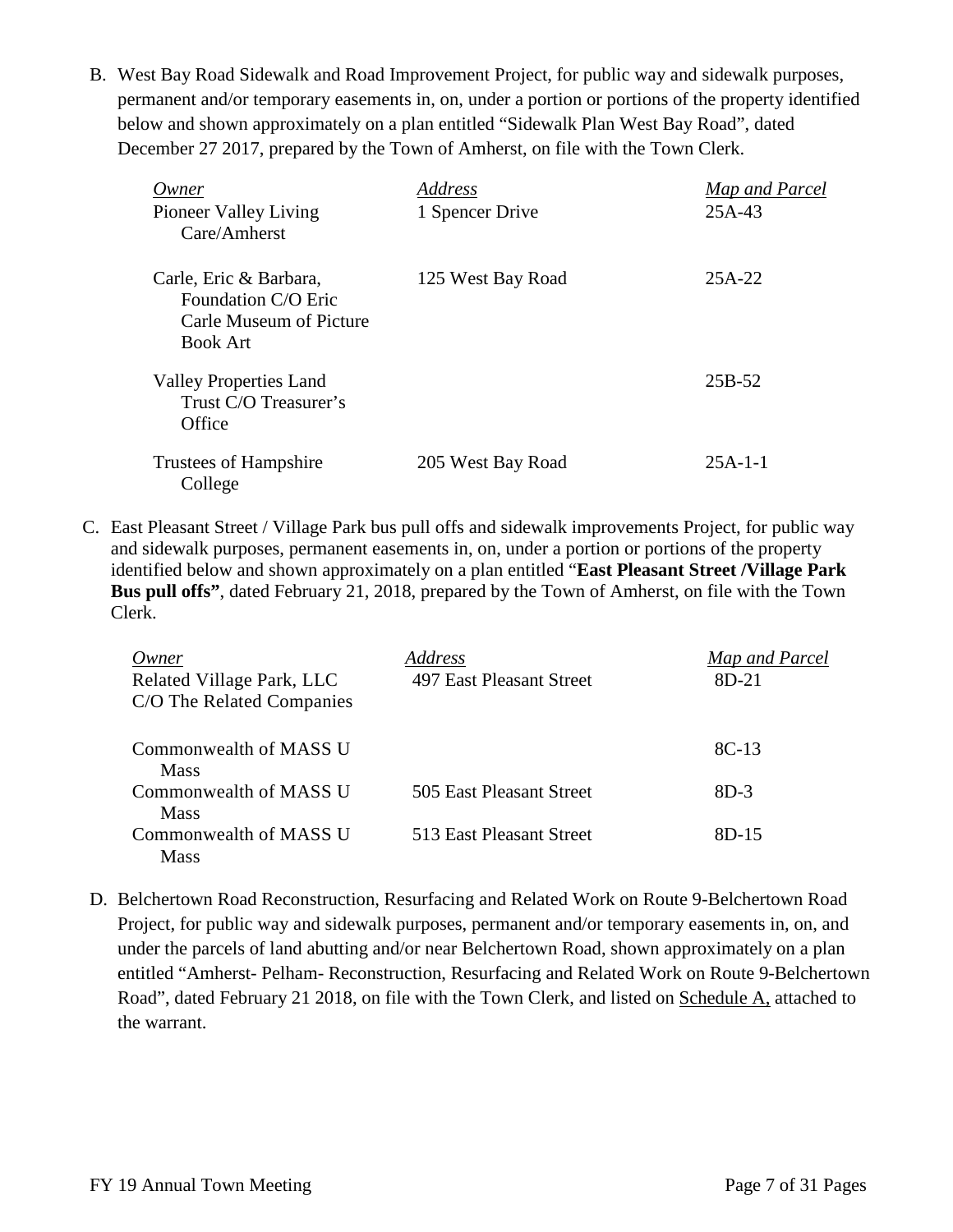E. Main Street Sidewalk Project, for public way and sidewalk purposes, permanent and/or temporary easements in, on, under a portion or portions of the property identified below and shown approximately on a plan entitled "**Plan of Proposed Taking and Easement in Amherst Mass"**, dated February 23, 2018, prepared by Holmberg & Howe Inc. Land Surveyors, on file with the Town Clerk.

| Owner                                | Address            | Map and Parcel |
|--------------------------------------|--------------------|----------------|
| <b>Amherst Womans Club</b>           | 35 Triangle Street | $14B-19$       |
| <b>Amherst Community Television,</b> | Main Street        | $14B-250$      |
| Inc.                                 |                    |                |

#### **ARTICLE 23. Acquisition of Land and/or Easements – Harlow Drive and Rolling Ridge Road (Select Board)**

To see if the Town will vote to authorize the Select Board to acquire, by gift, purchase or eminent domain, for multi-path purposes, the fee to and/or permanent and temporary easements in, on, under a portion or portions of the parcels of land identified by the Assessors as Parcel 5D-267 and Parcel 5D-268.

#### **ARTICLE 24. Abandonment of Water Line Easement - Kingman Road (Select Board)**

To see if the Town will vote to authorize the Select Board to release the water line easement acquired by the Town pursuant to the Order of Taking dated June 9, 1984 and recorded with the Hampshire Registry of Deeds in Book 2740, Page 90, said easement identified under item #2 (Kingman Road) therein.

# **ARTICLE 25. Free Cash**

## **(Finance Committee)**

To see if the Town will appropriate and transfer a sum of money from Free Cash in the Undesignated Fund Balance of the General Fund to balance the Fiscal Year 2018 Budget.

# **ARTICLE 26. Stabilization Fund**

## **(Finance Committee)**

To see if the Town will appropriate and transfer a sum of money from the Stabilization Fund to balance the Fiscal Year 2019 Budget.

#### **ARTICLE 27. Transfer and Authorization - East Street School to Amherst Municipal Affordable Housing Trust (Select Board)**

To see if the Town will vote to transfer from the School Committee for school purposes to the Select Board for general municipal purposes and for the purpose of conveyance, the care, custody and control of the parcel of land known as the East Street School, located at 31 South East Street, identified by the Assessor's as Parcel 15A-20, and containing 2.4 acres, more or less, and to authorize the Select Board to acquire said property by eminent domain for affordable housing purposes and for the purpose of clearing the Town's title thereto, and to authorize the Select Board to convey the same to the Amherst Affordable Housing Trust Fund for affordable housing purposes on such terms and conditions, and for such consideration, which may be nominal consideration, as the Select Board deems in the best interest of the Town, provided that at least twenty-five percent (25%) of the units developed on said property shall be used in perpetuity for housing for those earning no more than eighty percent (80%) of the area median income, and further to authorize the Select Board to accept, on behalf of the Town, an affordable housing restriction on said units, which may be held in common with said Trust, provided, however, that the Town shall not convey said property to the Amherst Affordable Housing Trust until the Town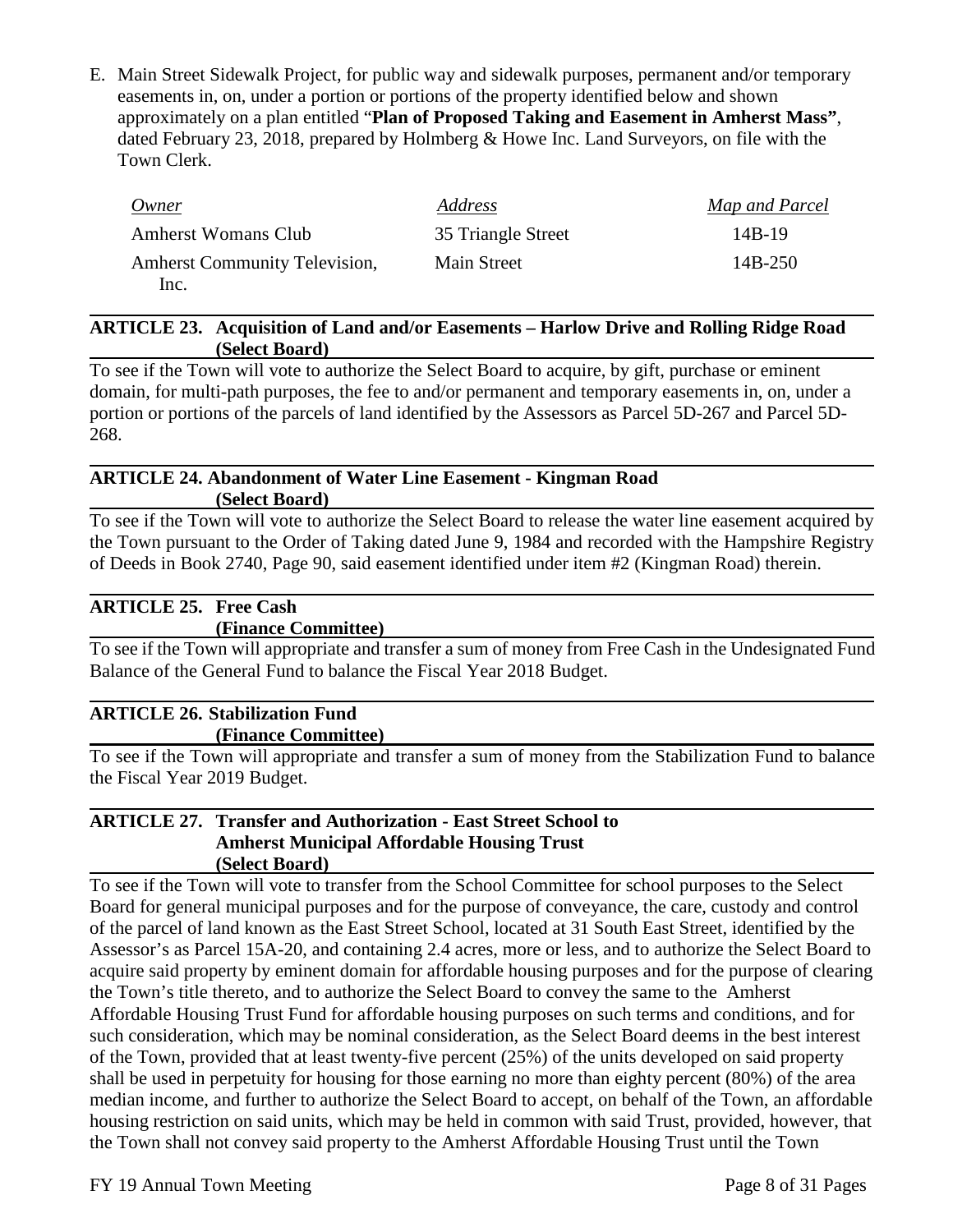Council determines that a feasible project meeting the above objectives has been identified, financing commitments have been obtained, and key permits have been secured.

## **ARTICLE 28. Amendment – Establishment of Agricultural Commission (Select Board)**

To see if the Town will vote to amend the action taken under Article 10 of the October 30, 2006 Special Town Meeting establishing an Agricultural Commission, by deleting the lined out language and adding the language in bold italics, to be in accordance with MGL c40 §8L, as follows: To see if the town will establish an Agricultural Commission to represent the Amherst farming and agricultural community, as well as other farming and forestry activities. As of January 1, 2007, the Agricultural Commission will replace the Farm Committee previously established by the Select Board.

The purpose of the Agricultural Commission will be to support commercial agriculture and other farming activities in the Town of Amherst. The Commission's duties shall include but will not be limited to the following: promoting agricultural-based economic opportunities in Town; acting as mediators, advocates, educators, and/or negotiators on farming issues; working for the preservation of agricultural lands; advising Town Meeting, Select Board, Planning Board, Zoning Board of Appeals, Conservation Commission, Board of Health, Historical Commission, Board of Assessors, and the Open Space Committee, or any other appropriate Town Boards and Committees, on issues involving agriculture; pursuing all initiatives appropriate to creating a sustainable agricultural community in the Town of Amherst; and, reviewing and advising on development proposed in farmland areas, as may be permitted under zoning and other development regulations.

The Commission shall consist of nine *seven* members appointed by the Select Board. A majority of the membership shall be substantially engaged in the pursuit of agriculture. All members of the Commission must either be residents of the town, or owners and farmers of agricultural property or agricultural enterprises within the town. *owners or farmers of agricultural property or agricultural enterprises within the town, or enrolled in an agricultural program at one of the learning institutions in Amherst.* One member shall be a non-voting representative of the Planning Board, nominated by the Planning Board and appointed by the Select Board. The Director of Conservation and Planning shall serve as a non-voting staff liaison to the Agricultural Commission.

The term of appointment shall be for 3 years staggered so that three new members are appointed each year. Initially, three members shall be appointed for a term of three years; three members shall be appointed for a term of two years; and three members shall be appointed for a term of one year. At the time of passage of this article, current members of the Amherst Farm Committee- who meet the Commission's membership criteria, shall continue to serve out their current terms as Commission members. Reappointments shall be consistent with Town Policy.

## **ARTICLE 29. General Bylaw Amendment - Zero Energy Town Buildings (Select Board)**

To see if the Town will vote to amend the Town of Amherst General Bylaws, rescinding the Net Zero Energy Town Buildings Bylaw voted November 13, 2017, Special Town Meeting Article 15 and replacing it with the following:

**Purpose:** This bylaw shall be known as the Town of Amherst Zero Energy Town Buildings Bylaw. It is enacted to help counter and prevent the effects of global climate change. It affirms that the Town of Amherst is committed to working towards a resilient and carbon-neutral community by incorporating optimal energy efficiency standards, using Renewable Energy, and *eliminating* nearly all use of Fossil Fuels in new Town Buildings and Building Additions, as provided herein.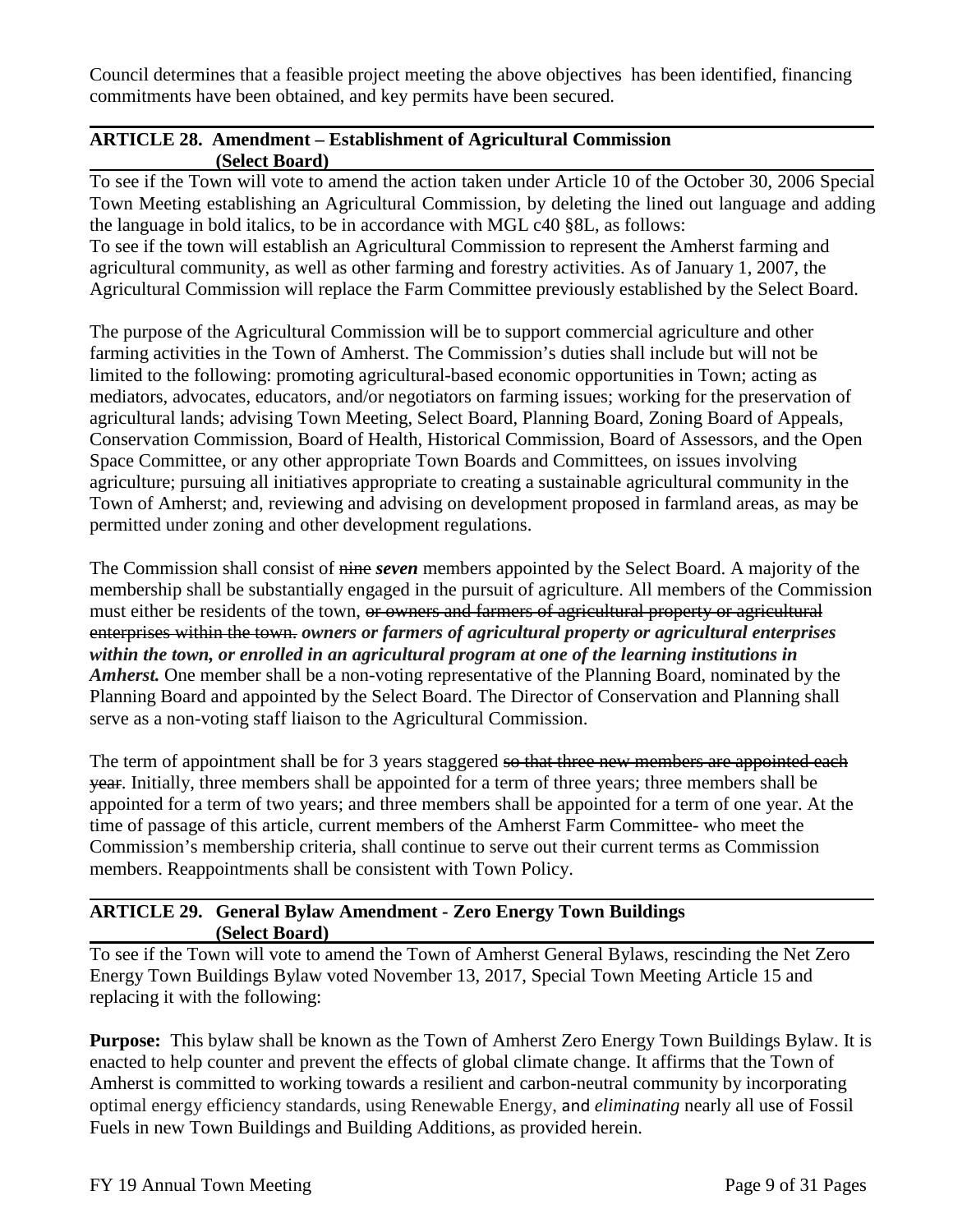- 1. **Zero Energy Requirements**: All new Town Buildings and Building Additions (the
	- "Project") shall be designed to meet Zero Energy Requirements:
		- a. The Project shall be designed to be Zero Energy Capable.
		- b. The Project shall be designed to operate without Fossil Fuels except as may be needed for emergency power generators, Process Energy or Specialized Equipment.
		- c. Renewable Energy Systems shall supply at least as much energy, on an annual basis, as is used by the Project for heating, cooling, ventilation, domestic hot water, lighting, telecommunications, computers, elevators, plug loads, food preparation, refrigeration and cooking and all other building systems that require energy for operation, except for emergency power generators, Process Energy, and Specialized Equipment.
		- d. The Project shall be conceived, planned, designed, engineered, and Commissioned collaboratively such that all systems work together to meet the Zero Energy Requirements described in this Bylaw.

# **2. Applicability:**

- a. This Bylaw shall apply to all Projects with a Total Project Cost more than \$2,000,000, as determined by the Town Manager, at the completion of the most recent Feasibility Study for the Project and prior to development of the Schematic Design.
- b. For construction undertakings which combine renovation and new addition(s), only the new addition(s) shall constitute the Project for purposes of this Bylaw. Monitoring equipment shall be installed to enable separate determination of energy use by the Building and Building Addition(s).
- c. For all Projects to which this Bylaw applies, the Town will design a Zero Energy Capable Project in compliance with this Bylaw. If the cost of purchase and installation of the Town owned new and independently measured Renewable Energy Systems for the Project exceeds 10% of the Zero Energy Ready Project Cost (Total Project Cost minus the purchase and installation cost of the Renewable Energy Systems) then (1) the Town shall proceed with the Zero Energy Capable Project design and (2) include in that design as much of such Renewable Energy Systems for the Project as equals 10% of the Zero Energy Ready Project Cost, and (3) shall plan to obtain any remaining energy capacity to meet the remaining need by Renewable Energy as long as the per kilowatt hour cost is less than or comparable to the per kilowatt hour cost of utility provided electricity in the first year of the contract. Only in the last circumstance may the Town purchase energy that is not specifically dedicated to the Project.
- d. Renewable Energy Systems not on the Project site or not on the same electric meter as the subject Buildings or Building Additions may be used if insufficient solar or wind exposure is available on the project site. Such renewable energy systems shall be dedicated exclusively to the project and the energy generated shall be measured independently.
- e. The Town may sell Renewable Energy Certificates (RECs).
- **3. Compliance with this Bylaw**: Compliance with this Bylaw shall be determined by successful completion of all of the following:
	- a. Certification by the Architect of Record that the final Construction Documents, if followed, will produce a completed Project that is Zero Energy Capable.
	- b. Peer Review confirming that in the opinion of the third-party reviewer, the final Construction Documents, if followed, will produce a completed Project that is Zero Energy Capable.
	- c. Completed contracting for Commissioning at a suitable point prior to occupancy, and Re-commissioning at a point 12 months after occupancy. However, the failure to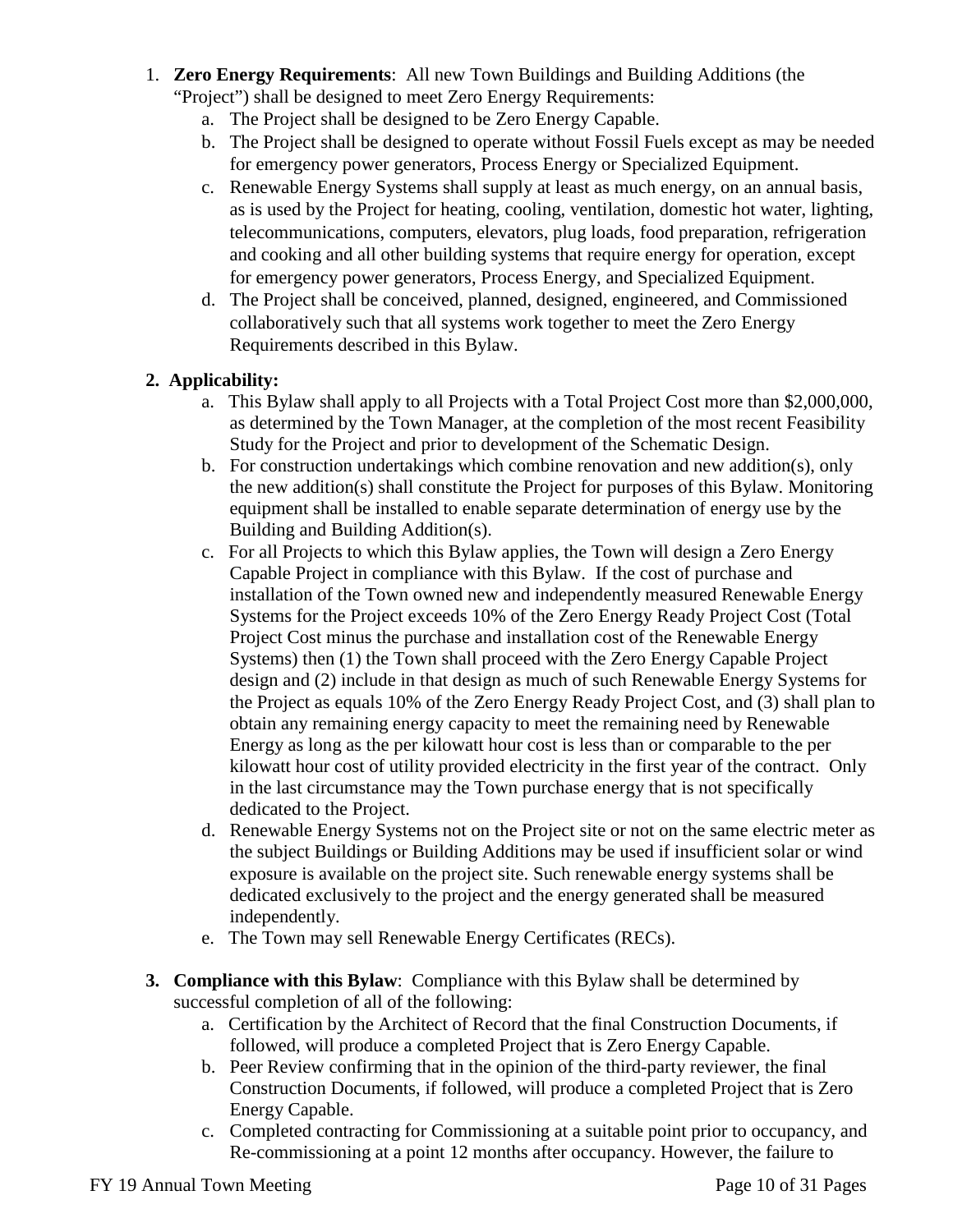achieve the Zero Energy Requirements at the point of 12-month Re-commissioning shall not affect compliance with this Bylaw.

- d. Compliance shall be measured by the projected Site Energy, not Source Energy.
- **4. Implementation:** The Town and the Project end-users undertake, on a good faith basis:
	- a. To formulate a preliminary Energy Budget for the Project consistent with the Zero Energy Requirements prior to Schematic Design.
	- b. To endeavor to operate the Project in accordance with a final Energy Budget for the Project consistent with the Zero Energy Requirements.
	- c. To report to the public annually the energy performance of the Project for ten years from the date of occupancy.

## **Definitions**

**Architect of Record:** The Architect whose professional seal is affixed to the construction documents.

**Building:** A structure wholly or partially enclosed within exterior walls, or within exterior and party walls, and a roof providing services and affording shelter to persons, animals or property.

**Building Addition:** New construction attached to an existing Building.

**Buildings and Building Additions:** All new municipal buildings and new municipal building additions built by and for the Town of Amherst.

**Commissioning:** The process that verifies and documents that the building systems including all systems related to this Bylaw have been designed, installed, and function according to the Construction Documents.

**Re-commissioning**: The process of testing and recommending adjustments to the building systems at least 12 months after the date of occupancy.

**Construction Documents:** Drawings and specifications sufficient for competitive public bidding in the Commonwealth of Massachusetts.

**Energy Budget:** Established at the outset of design and updated periodically during design, an Energy Budget is based on estimated amounts of energy to be used once the building is occupied.

**Feasibility Study:** A planning document that confirms and explains the owner's requirements, identifies and evaluates alternative solutions and sites, recommends and defines solutions, summarizes the proposed scope of work, and provides a cost estimate.

**Fossil Fuels:** Fuels from petroleum, natural gas or coal.

**Peer Review:** Review by a third-party reviewer skilled in energy analysis and energy modeling certified as an architect or engineer.

**Photovoltaic Systems:** Electrical Systems using photovoltaic panels to collect solar energy and convert it to electricity.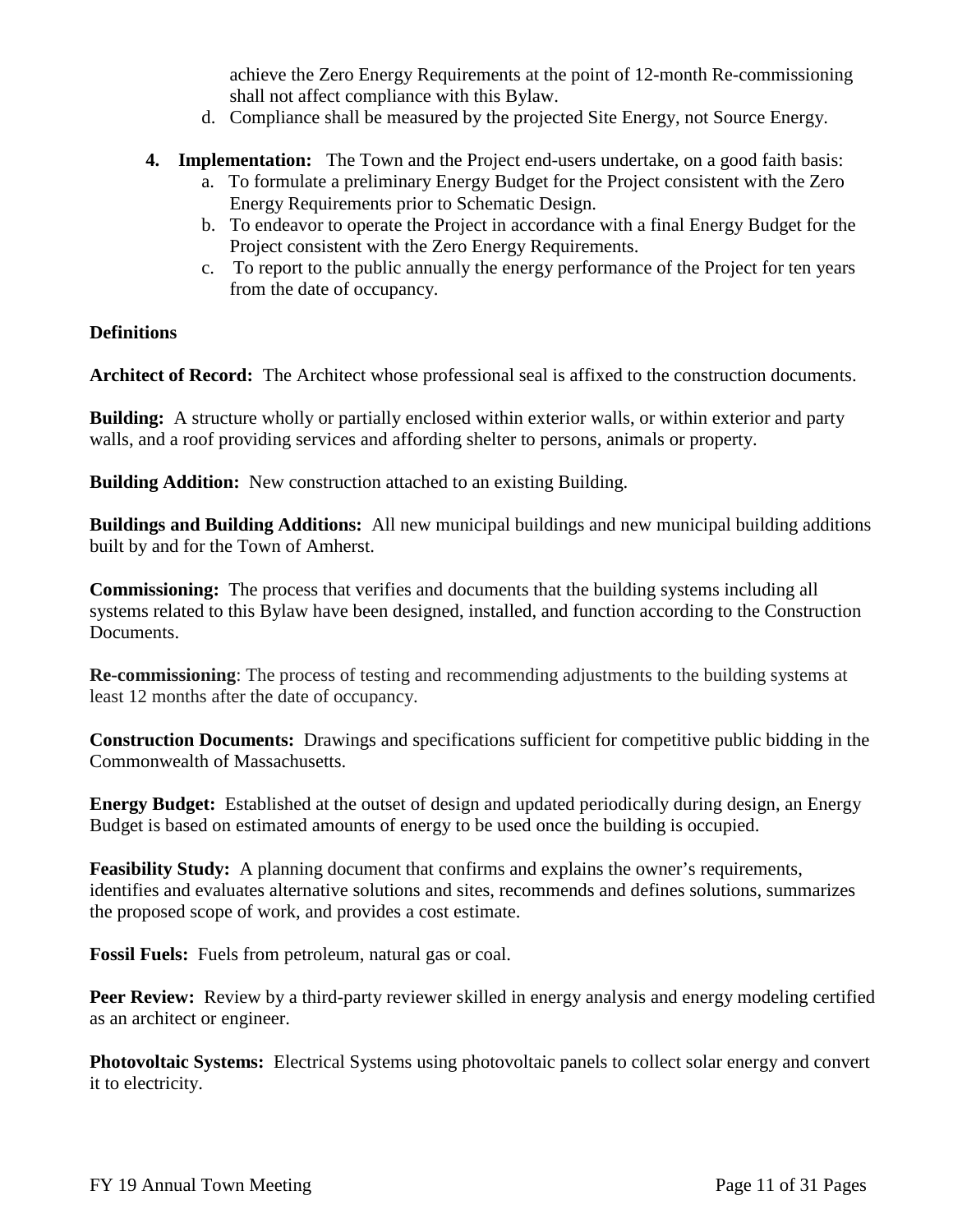**Process Energy:** Energy used to transform, for large-scale municipal, not Project, purposes, the biological, chemical and/or physical state of sewage, waste, water or other material, or to move and package it during or after such transformation, including but not limited to municipal water supply pumping and treatment, municipal sewage treatment, and municipal waste compaction, transfer, recycling and/or composting, and similar processes, but not including food preparation, refrigeration and cooking.

**Re-commissioning**: See **Commissioning** above.

**Renewable Energy:** Energy from a source that is not depleted when used, such as wind or solar power.

**Renewable Energy Certificate (REC):** Represents and conveys the environmental, social and other non-power qualities of one megawatt-hour of renewable electricity generation and can be sold separately from the underlying physical electricity associated with a renewable-based generation source.

**Renewable Energy Systems:** Electrical and mechanical systems using Renewable Energy comprising one or more of the following: Photovoltaic Systems, Wind Energy Systems, and other systems that generate electricity without the use of fossil fuels.

**Project:** A single new construction undertaking by and for the Town of Amherst and to be constructed at the same time, comprised of new Building(s), new Building Addition(s), associated site work, and Renewable Energy Systems; but not including any building renovation component of the construction undertaking.

**Building Site:** Building(s) and Building Addition(s) and the area on which a building is located where energy is used.

**Schematic Design:** The first of five phases of an Architect's basic services in the planning and construction of a Building or Building Addition.

**Site Energy**: Energy consumed at the Building(s) and/or Building Addition(s) and by energyconsuming features of their associated site(s).

**Source Energy:** Site Energy plus the energy consumed in the extraction, processing and transport of primary fuels such as coal, oil and natural gas; energy losses in thermal combustion in power generation plants; and energy losses in transmission and distribution to the Building or Building Addition.

**Specialized Equipment:** Equipment that is essential to a particular function of the Building or Building Addition for its intended function, and is not heating, cooling, ventilation, domestic hot water, lighting, telecommunications, computers, elevators, plug loads, food preparation, refrigeration and cooking and has no reasonable electrically powered alternative.

**Total Project Cost:** The sum of the direct construction and non-construction costs of a Project, exclusive of site acquisition, demolition, landscaping and environmental remediation costs. In cases where renovation is also part of the same construction undertaking, non-construction costs and site-work costs of the undertaking shall be allocated prorated between the renovation and the Project.

**Wind Energy Systems:** Systems that collect wind energy and convert it to electricity.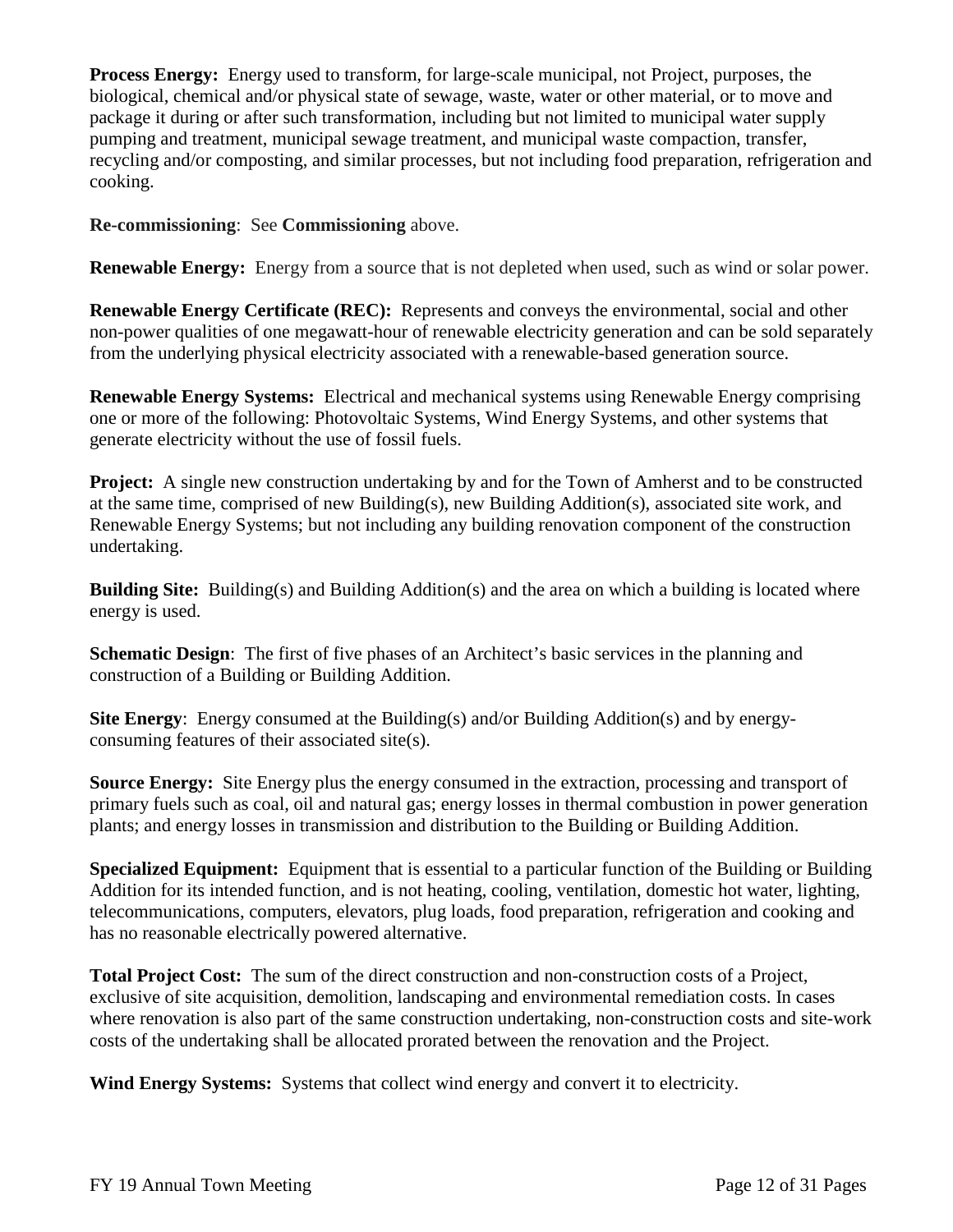**Zero Energy Capable:** Designed based on the Energy Budget, in compliance with the Zero Energy Requirements, incorporating highly efficient standards to minimize the Project's need for energy, and incorporating Renewable Energy Systems with enough capacity to supply the energy needed.

**Zero Energy Ready:** Designed to be Zero Energy Capable, but without the inclusion of Renewable Energy Systems.

**Zero Energy Requirements:** See Section 1.a-d of the Bylaw.

**Zero Energy Ready Project Cost**: Total Project Cost minus the purchase and installation cost of the Renewable Energy Systems.

## **ARTICLE 30. Zoning Bylaw – Medical Marijuana Treatment Center & Off-site Dispensary (Planning Board)**

To see if the Town will vote to amend the Zoning Bylaw by amending Article 12, Definitions, Sections 12.32, Medical Marijuana Treatment Center (MMTC) and Section 12.33, Off-Site Medical Marijuana Dispensary (OMMD), by deleting the lined out language and adding the language in *bold italics*, as follows:

- 12.32 Medical Marijuana Treatment Center (MMTC): A use operated by a*n* not-for-profit entity registered and approved by the MA Department of Public Health in accordance with 105 CMR 725.000, and pursuant to all other applicable state laws and regulations, also to be known as a Registered Marijuana Dispensary (RMD), that acquires, cultivates, possesses, processes (including development of related products such as food, tinctures, aerosols, oils, or ointments), transfers, transports, sells, distributes, dispenses, or administers marijuana, products containing marijuana, related supplies, or educational materials to registered qualifying patients or their personal caregivers. An MMTC shall explicitly include facilities which cultivate and process medical marijuana, and which may also dispense and deliver medical marijuana and related products.
- 12.33 Off-Site Medical Marijuana Dispensary (OMMD): A medical marijuana facility that is located off-site from any cultivation/processing facility that is controlled and operated by the same registered and approved non-profit entity which operates an affiliated MMTC but which serves only to dispense the processed marijuana, related supplies and educational materials to patients registered and qualified under the provisions of 105 CMR 725.00 or their personal caregivers.

# **ARTICLE 31. Zoning Bylaw – Marijuana Uses (Planning Board)**

Part A.

To see if the Town will vote to amend the Zoning Bylaw by amending Article 12, Definitions, by deleting the lined out language and adding the new definitions related to Marijuana Uses, with the language in *bold italics,* as follows:

12.34 Recreational Marijuana Retailer (RMR): An entity licensed to purchase and deliver marijuana and marijuana products from marijuana cultivators and marijuana product manufacturers and to deliver, sell or otherwise transfer marijuana and marijuana products to marijuana consumers, for non-medical purposes. *An entity licensed to purchase and transport cannabis or marijuana product from Marijuana Establishments and to sell or otherwise transfer this product to Marijuana Establishments and to consumers. Retailers are prohibited from delivering cannabis or marijuana products to consumers; and from offering cannabis or marijuana*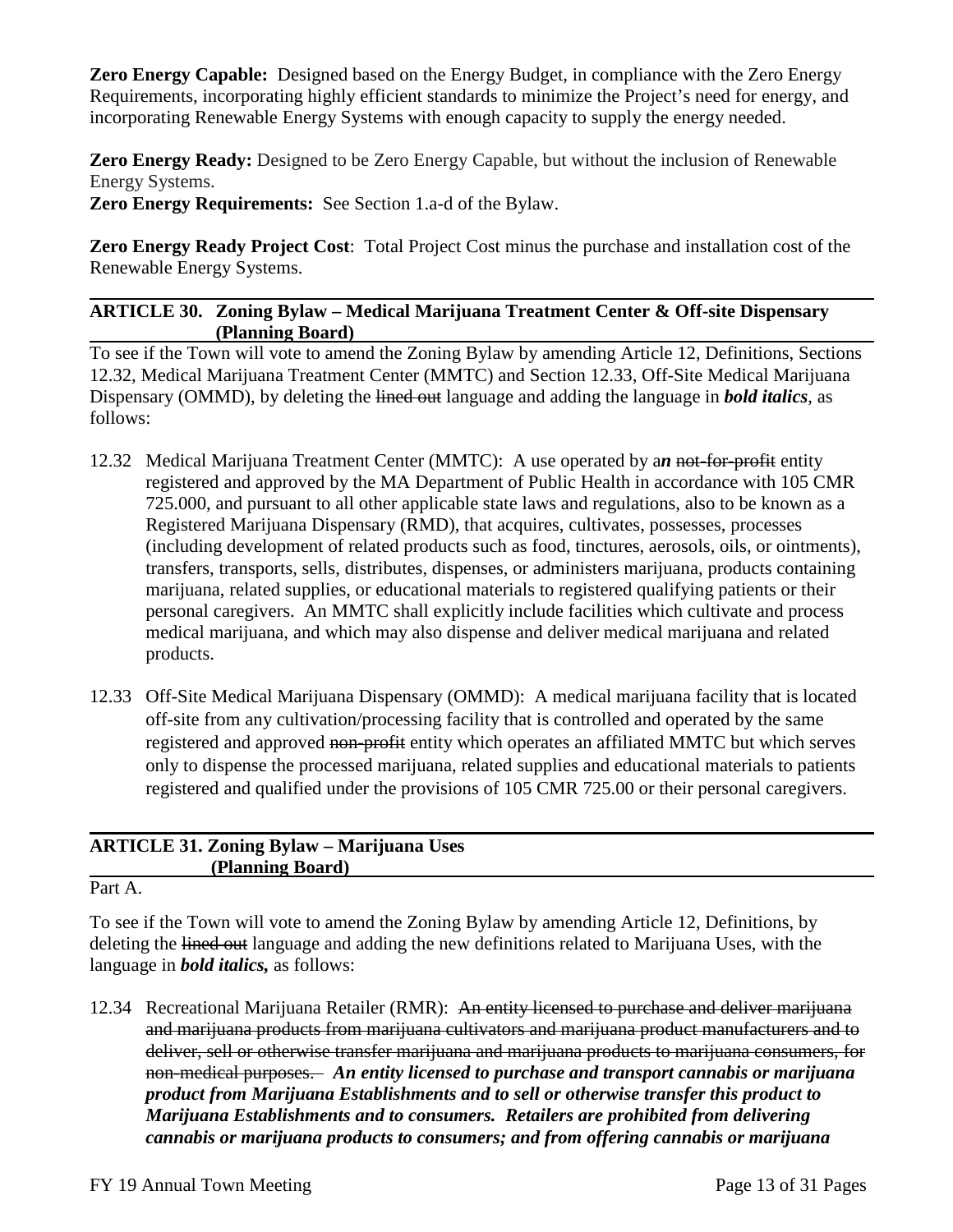*products for the purposes of on-site social consumption on the premises of a Marijuana Establishment.*

- *12.35 Craft Marijuana Cooperative: a Marijuana Cultivator comprised of residents of the Commonwealth and organized as a limited liability company, limited liability partnership, or cooperative corporation under the laws of the Commonwealth. A cooperative is licensed to cultivate, obtain, manufacture, process, package and brand marijuana and marijuana products to transport marijuana to Marijuana Establishments, but not to consumers.*
- *12.36 Independent Marijuana Testing Laboratory: A laboratory that is licensed by the Cannabis Control Commission and is: (i) accredited to the most current International Organization for Standardization 17025 by a third-party accrediting body that is a signatory to the International Laboratory Accreditation Accrediting Cooperation mutual recognition arrangement or that is otherwise approved by the Cannabis Control Commission; (ii) independent financially from any medical marijuana treatment center, marijuana establishment, or marijuana licensee for which it conducts a test; and (iii) qualified to test marijuana in compliance with 935 CMR 500.160 and M.G.L c. 94C, Section 34.*
- *12.37 Marijuana Cultivator: An entity licensed to cultivate, process and package marijuana, and to transfer marijuana to other Marijuana Establishments, but not to consumers.*
- *12.38 Marijuana Establishment: A Marijuana Cultivator, Craft Marijuana Cooperative, Marijuana Product Manufacturer, Marijuana Retailer, Independent Testing Laboratory, Marijuana Research Facility, Marijuana Transporter, Medical Marijuana Treatment Center, Off-site Medical Marijuana Dispensary, or any other type of licensed marijuana-related business*
- *12.39 Marijuana Product Manufacturer: An entity licensed to obtain, manufacture, process and package marijuana and marijuana products, to deliver marijuana and marijuana products to Marijuana Establishments and to transfer marijuana and marijuana products to other Marijuana Establishments, but not to consumers.*
- *12.40 Marijuana Transporter: An entity, not otherwise licensed by the Cannabis Control Commission, that is licensed to purchase, obtain, and possess marijuana and marijuana products solely for the purpose of transporting, temporary storage, sale and distribution to marijuana establishments, not for sale to consumers.*
- *12.41 Marijuana Microbusiness: A collocated Marijuana Establishment that can be either a Tier 1 Marijuana Cultivator [up to 5,000 square feet in accordance with 935 CMR 500.005, Cannabis Control Commission Regulations], or Product Manufacturer or both, in compliance with the operating procedures for each [Cannabis Control Commission] license. A Microbusiness that is a Marijuana Product manufacturer may purchase no more than 2,000 pounds of marijuana per year from other Marijuana Establishments.*
- *12.42 Marijuana Research Facility: An entity licensed to engage in research projects by the Massachusetts Cannabis Control Commission.*
- *12.43 Marijuana Social Consumption Operator: A marijuana retailer licensed to purchase marijuana and marijuana products from a marijuana establishment and to sell marijuana and marijuana products on its premises only to consumers or allow consumers to consume marijuana and marijuana products on its premises only.*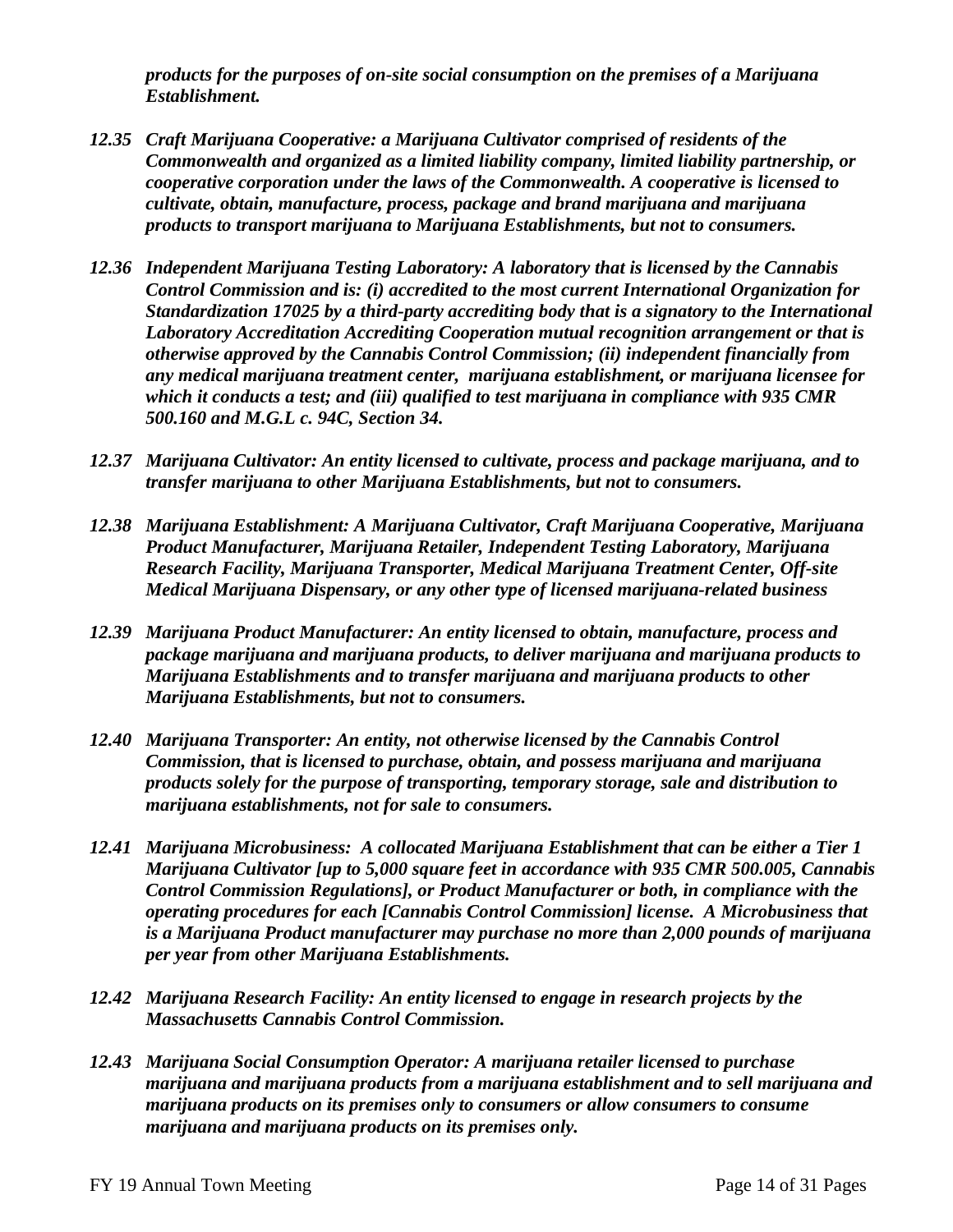- *12.44 Marijuana Social Consumption Operation: An entity licensed to purchase or otherwise acquire marijuana from licensed marijuana establishments and sell single servings of marijuana to consumers for consumption or use on the premises, except as otherwise authorized herein.*
- *12.45 Marijuana Social Club: An organization, club, lodge, business, or other private grounds allowing on-site consumption of marijuana or marijuana products where no sales of marijuana or marijuana products occurs.*
- *12.46 Marijuana Delivery-Only Retailer: An entity that does not provide a retail location accessible to the public, but is authorized to deliver directly from a marijuana cultivator facility, craft marijuana cultivator cooperative facility, marijuana product manufacturer facility or microbusiness.*

#### **Part B.**

To see if the Town will vote to amend the Zoning Bylaw by amending Article 3, Use Regulations, Section 3.3, Use Classification and Standards, by deleting the lined out language and adding the language in *bold italics,* as follows:

ARTICLE 3 USE REGULATIONS, Section 3.3, Use Classifications and Standards

3.363 Marijuana Uses

3.363.0 Medical Marijuana Treatment Center (MMTC)

R-O

| R-LD R-N R-VC R-G R-F B-G B-L B-VC B-N COM OP LI PRP FPC |  |  |  |  |  |  |  |
|----------------------------------------------------------|--|--|--|--|--|--|--|
| N N N N N N SP SP* SP N SP SP SP N N                     |  |  |  |  |  |  |  |

\*Allowed only in those B-L Districts which co-occur with the R&D overlay district.

See definition under Article 12.

Subject to the standards and conditions listed below, under Section 3.362.

3.363.1 Off-Site Medical Marijuana Dispensary (OMMD)

#### R-O R-LD R-N R-VC R-G R-F B-G B-L B-VC B-N COM OP LI PRP FPC N N N N N SP SP SP N SP SP SP N N

See definition under Article 12.

Subject to the standards and conditions listed below, under Section 3.362.

3.363.2 Recreational Marijuana Retailer (RMR)

 $R - Q$ 

|   |  |  |  | $N$ $N$ $N$ $N$ $S\!P$ $S\!P$ $S\!P$ $N$ $S\!P$ $N$ $S\!P$ $N$ $N$ |  |  |  |
|---|--|--|--|--------------------------------------------------------------------|--|--|--|
| . |  |  |  | R-LD R-N R-VC R-G R-F B-G B-L B-VC B-N COM OP LI PRP FPC           |  |  |  |

See definition under Article 12.

Subject to the standards and conditions listed below, under Section 3.362.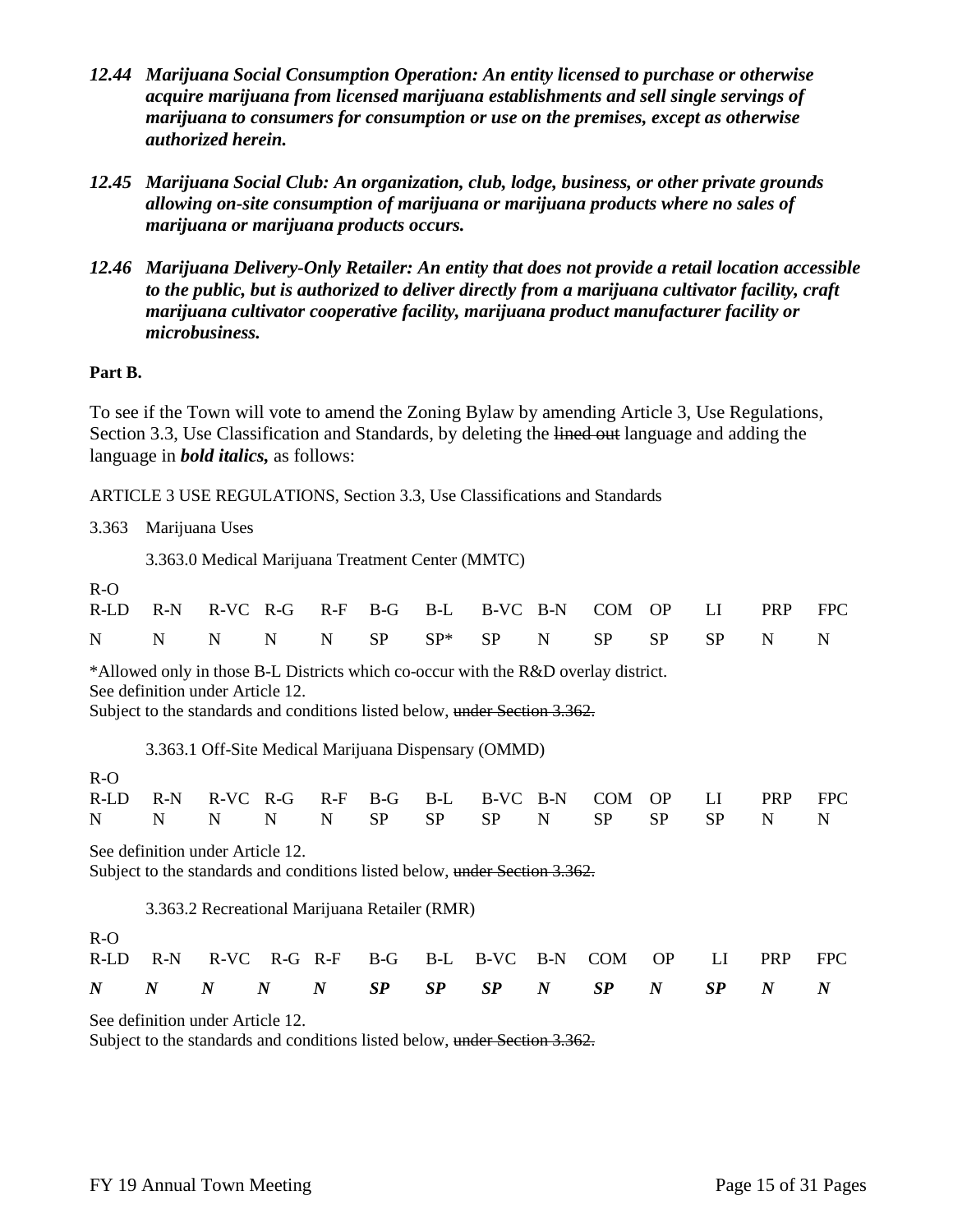| $R-O$ |                                                          |  |  |  |  |  |  |
|-------|----------------------------------------------------------|--|--|--|--|--|--|
|       | R-LD R-N R-VC R-G R-F B-G B-L B-VC B-N COM OP LI PRP FPC |  |  |  |  |  |  |
|       | N N N N N N SP SP* SP N SP SP SP N N N                   |  |  |  |  |  |  |

*\*Allowed only in those B-L Districts which co-occur with the R&D overlay district.*

*See definition under Article 12. Subject to the standards and conditions listed below.*

*3.363.4 Independent Marijuana Testing Laboratory*

*R-O R-LD R-N R-VC R-G R-F B-G B-L B-VC B-N COM OP LI PRP FPC N N SP N N SP SP SP SP SPR SPR SPR SPR N SPR\**

*\*In those areas of the B-L District which coincide with the Research & Development (R&D) overlay district, Site Plan Review approval shall be required for uses regulated under this section. In all other areas of the B-L District, a Special Permit shall be required from the Zoning Board of Appeals*

*See definition under Article 12. Subject to the standards and conditions listed below.*

*3.363.5 Marijuana Product Manufacturer & Marijuana Micro-business*

|  | R-LD R-N R-VC R-G R-F B-G B-L B-VC B-N COM OP LI PRP FPC |  |        |  |  |  |  |
|--|----------------------------------------------------------|--|--------|--|--|--|--|
|  | N N SP N N SP SP SP SP SP SPR SPR SPR SPR N              |  |        |  |  |  |  |
|  |                                                          |  | $SPR*$ |  |  |  |  |

*\*In those areas of the B-L District which coincide with the Research & Development (R&D) overlay district, Site Plan Review approval shall be required for uses regulated under this section. In all other areas of the B-L District, a Special Permit shall be required from the Zoning Board of Appeals*

*See definition under Article 12. Subject to the standards and conditions listed below.*

*3.363.6 Marijuana Transporter R-O R-LD R-N R-VC R-G R-F B-G B-L B-VC B-N COM OP LI PRP FPC N N N N N SP SP SP N SP SP SP SP N*

*See definition under Article 12. Subject to the standards and conditions listed below.*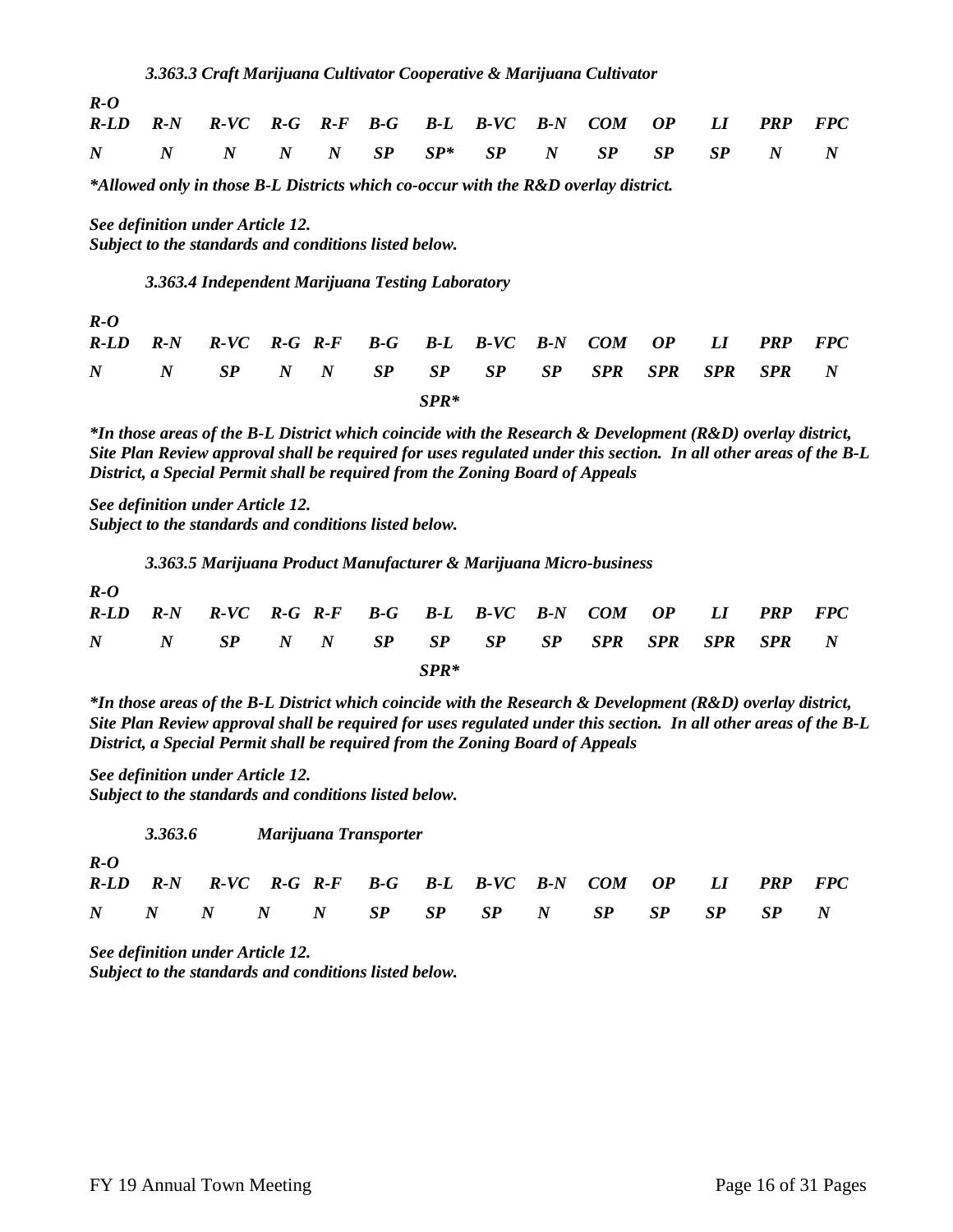*3.363.7 Marijuana Research Facility*

| $R-O$ |  |  |      |                                                          |                   |  |  |
|-------|--|--|------|----------------------------------------------------------|-------------------|--|--|
|       |  |  |      | R-LD R-N R-VC R-G R-F B-G B-L B-VC B-N COM OP LI PRP FPC |                   |  |  |
|       |  |  |      | N N SP N N SP SP SP SP SP                                | SPR SPR SPR SPR N |  |  |
|       |  |  | SPR* |                                                          |                   |  |  |

*\*In those areas of the B-L District which coincide with the Research & Development (R&D) overlay district, Site Plan Review approval shall be required for uses regulated under this section. In all other areas of the B-L District, a Special Permit shall be required from the Zoning Board of Appeals*

*See definition under Article 12. Subject to the standards and conditions listed below.*

| 3.363.8 Marijuana Social Consumption Operation &   |
|----------------------------------------------------|
| <b>Marijuana Social Consumption Operator &amp;</b> |
| Marijuana Social Club                              |

*R-O*

|  |  |  | R-LD R-N R-VC R-G R-F B-G B-L B-VC B-N COM OP LI PRP FPC |  |  |  |
|--|--|--|----------------------------------------------------------|--|--|--|
|  |  |  |                                                          |  |  |  |

*See definition under Article 12. Subject to the standards and conditions listed below.*

*3.363.9 Marijuana Delivery-Only Retailer*

| $R-O$ |  |  |  |                                                          |  |  |  |
|-------|--|--|--|----------------------------------------------------------|--|--|--|
|       |  |  |  | R-LD R-N R-VC R-G R-F B-G B-L B-VC B-N COM OP LI PRP FPC |  |  |  |
|       |  |  |  |                                                          |  |  |  |

*See definition under Article 12. Subject to the standards and conditions listed below.*

Standards and Conditions (applies to all MMTCs, OMMDs and RMRs *Marijuana Establishments, and if applicable, shall be in accordance with Regulations of the Cannabis Control Commission, 935 CMR 500):*

1. Purpose. It is recognized that the nature of the substance cultivated, processed, and/or sold by *Marijuana Establishments* medical marijuana treatment centers and off-site medical marijuana dispensaries and recreational marijuana retailers may have objectionable operational characteristics and should be located in such a way as to ensure the health, safety and general well-being of the public as well as patients seeking treatment and customers seeking to purchase marijuana for recreational use. The specific and separate regulation of *Marijuana Establishments* Medical Marijuana Treatment Centers (MMTCs) and Off-site Medical Marijuana Dispensaries (OMMDs) and Recreational Marijuana Retailers (RMRs) is necessary to advance these purposes.

Subject to the provisions of this Zoning Bylaw, Chapter 40A of the Massachusetts General Laws, 105 CMR 725.000, M.G.L. Chapter 94G, *M.G.L. Chapter 94I, and 935 CMR 500, Marijuana Establishments* MMTCs and OMMDs and RMRs will be permitted to provide *goods and services as allowed by the aforementioned laws and regulations*. medical support, security and physician oversight that meet or exceed state regulation as established by the Massachusetts Department of Health (DPH) and to provide retail sales of marijuana for non-medical use in a manner that meets or exceeds state regulation*s.*

2. Application Requirements. Above and beyond the standard application requirements for Special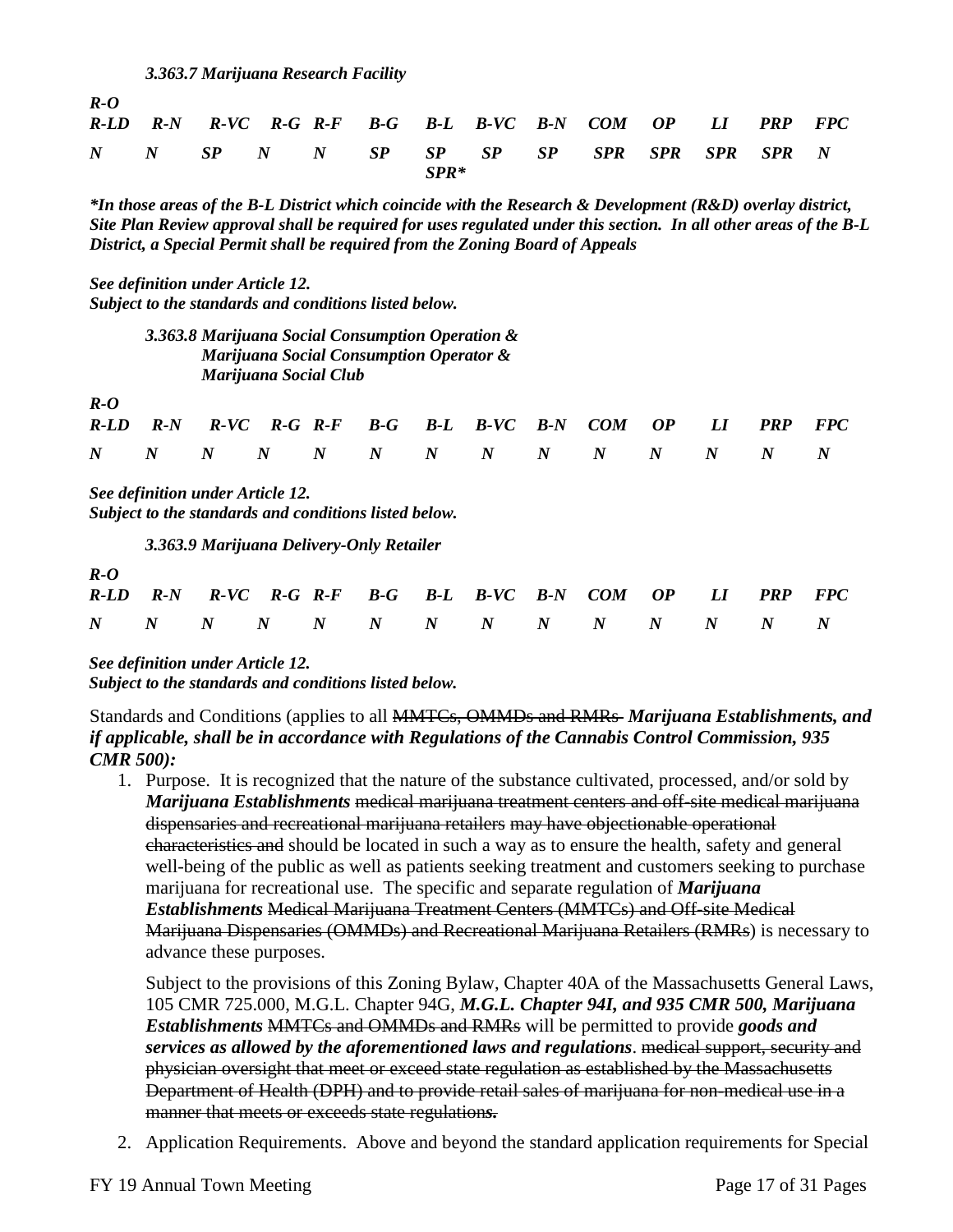Permits *and Site Plan Review approval*, an application for a use under this section shall include the following:

- a) The name and address of each owner of the facility/operation;
- b) Copies of all documentation demonstrating appropriate application status under state law, or registration or license, issued to the applicant by the Commonwealth of Massachusetts and any of its agencies for the facility;
- c) Evidence that the Applicant has site control and the right to use the site for a facility in the form of a deed or valid purchase and sale agreement, or, in the case of a lease, a notarized statement from the property owner and a copy of the lease agreement;
- d) A notarized statement signed by the organization's Chief Executive Officer and corporate attorney disclosing all of its designated representatives, including officers and directors, shareholders, partners, members, managers, directors, officers, or other similarly-situated individuals and entities and their addresses. If any of the above are entities rather than persons, the Applicant must disclose the identity of all such responsible individual persons;
- e) In addition to what is normally required in a site plan pursuant to Section 11.2, details showing all exterior proposed security measures for the premises, including lighting, fencing, gates and alarms, etc. ensuring the safety of employees and patrons and to protect the premises from theft or other criminal activity;
- f) A Management Plan as required under the Rules and Regulations of the Special Permit Granting Authority, including a description of all activities to occur on site, including all provisions for the delivery of marijuana and related products to *Marijuana Establishments* OMMDs and RMRs or off-site direct delivery *consistent with state law and regulations*;
- g) A traffic impact report as set forth in the Rules and Regulations of the Special Permit Granting Authority shall be developed and submitted with the application.
- 3. Regulations. The following regulations shall apply to uses under this section:
	- a. Use Regulations.
		- 1) No marijuana shall be smoked, eaten or otherwise consumed or ingested on the premises.
		- 2) The hours of operation shall be set up by the Special Permit Granting Authority, but in no event shall a facility be open to the public, nor shall any sale or other distribution of marijuana occur upon the premises or via delivery from the premises, between the hours of 8:00 p.m. and 8:00 a.m.
		- *3) A violation of the Host Community Agreement may result in the revocation of a Special Permit or Site Plan Review approval.*
	- b. Locational and Physical Requirements
		- *1)* All aspects of an *a Marijuana Establishment* MMTC or OMMD or RMR relative to the acquisition, cultivation, possession, processing, sales, distribution, dispensing, or administration of marijuana, products containing marijuana, related supplies, or educational materials must take place at a fixed location within a*n enclosed area as*  defined by 935 CMR 500.002 fully enclosed building and shall not be visible from the exterior of the business.
		- 2) No outside storage of marijuana, related supplies, or educational materials is permitted.
		- 3) No MMTC shall have a gross floor area in excess of 25,000 square feet.
		- 4) No OMMD or RMR shall have a gross floor area accessible to patients or customers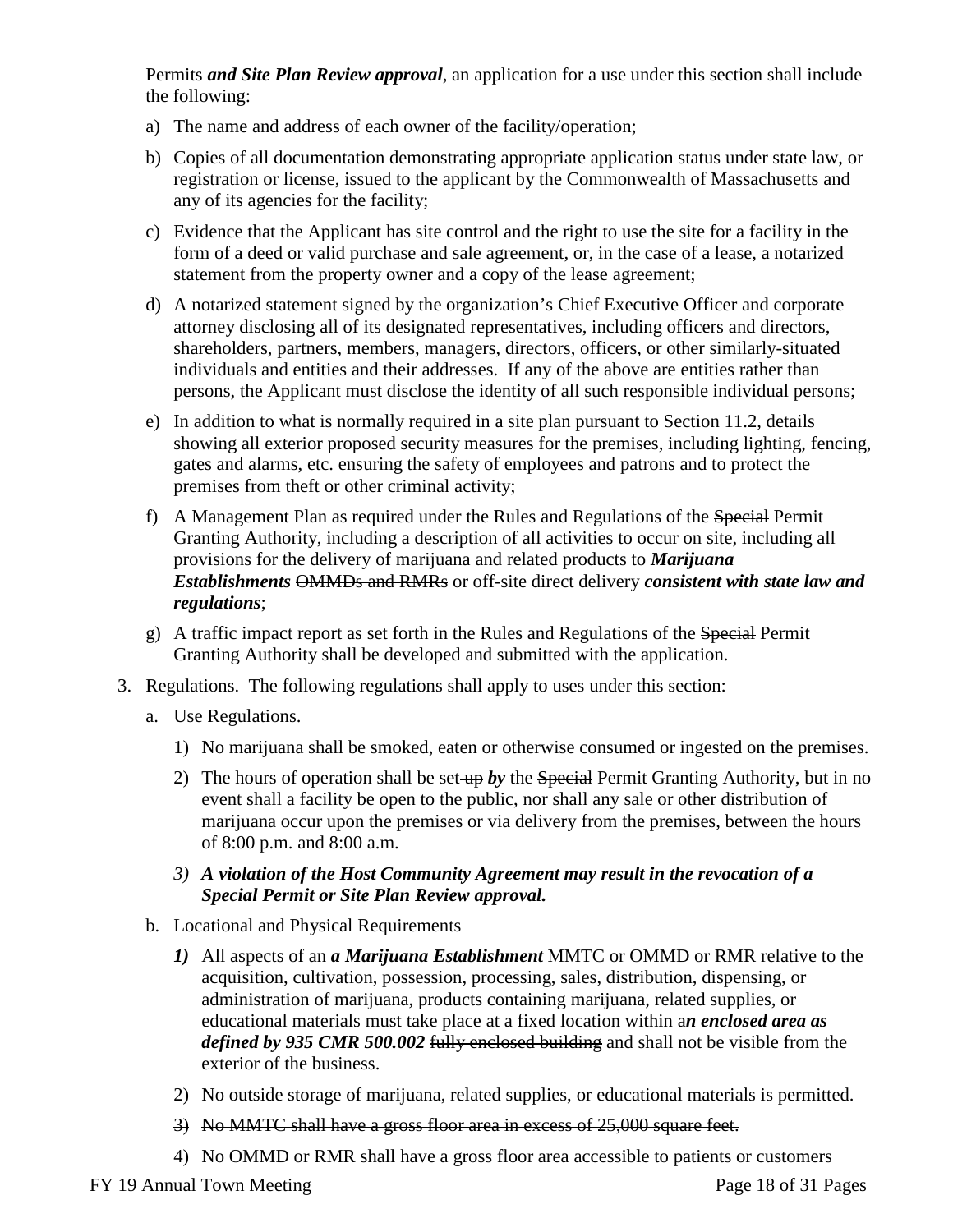which is in excess of 2,500 square feet, except as may be permitted under  $3, e, 1$ , c). Space in an OMMD facility or RMR which is dedicated to administration or operations and is accessible only to employees of the facility shall not be included in this limitation.

- 5) Ventilation all facilities shall be ventilated in such a manner that:
	- a) No pesticides, insecticides or other chemicals or products used in the cultivation or processing are dispersed into the outside atmosphere; and
	- *b)* No odor from marijuana or its processing can be detected by a person with an unimpaired and otherwise normal sense of smell at the exterior of the MMTC or OMMD facility or RMR *a Marijuana Establishment* or at any adjoining use or property.
- c. Reporting Requirements
	- 1) All Special Permit *and Site Plan Review approval* holders for uses under this section shall provide the Police Department, Fire Department, Building Commissioner, Board of Health, and Special Permit Granting Authority with the names, phone numbers, mailing and email addresses of all management staff and key-holders, including a minimum of two (2) operators or managers of the facilities identified as designated contact persons to whom notice should be made if there are operating problems associated with any use under this section. All such contact information shall be updated as needed to keep it current and accurate.
	- 2) The*One of the two* designated contact persons shall notify the Police Department, Fire Department, Building Commissioner, Board of Health and Special Permit Granting Authority in writing a minimum of thirty (30) days prior to any change in ownership or management of a facility regulated under this section.
	- 3) The designated representatives of permitted facilities shall file an annual report with the Special Permit Granting Authority and shall appear before said Authority to present the report no later than *30 days following renewal of a state license or registration* January 31<sup>st</sup> of each year, providing a copy of all current applicable state licenses for the owners and facilities, to demonstrate continued compliance with the conditions of the Special Permit *or Site Plan Review approval*.
	- 4) The designated contact persons shall be required to respond by phone or email within twenty-four (24) hours of the time of contact and inquiry regarding operation of the facility by a town official to the telephone number or email address provided as the contact for the business.
- d. Transfer/Discontinuance of Use
	- 1) A Special Permit *or Site Plan Review approval* granted under this Section is nontransferable and shall have a term limited to the duration of the applicant's ownership or leasing of the premises as *a Marijuana Establishment* an MMTC or OMMD or RMR.
	- 2) Any *Marijuana Establishment* MMTC or OMMD or RMR permitted under this section shall be required to remove all material, plants, equipment and other paraphernalia in compliance with 105 CMR 725.105 (J), (O) prior to the expiration of its DPH Registration or immediately following *the expiration,* revocation or voiding of its DPH Registration or *in compliance with 935 CMR 100.105(12) immediately* following *the*  expiration, revocation or voiding of its license issued by the Cannabis Control Commission.
- e. Prohibitions

FY 19 Annual Town Meeting Page 19 of 31 Pages 1) The proposed uses shall not be located: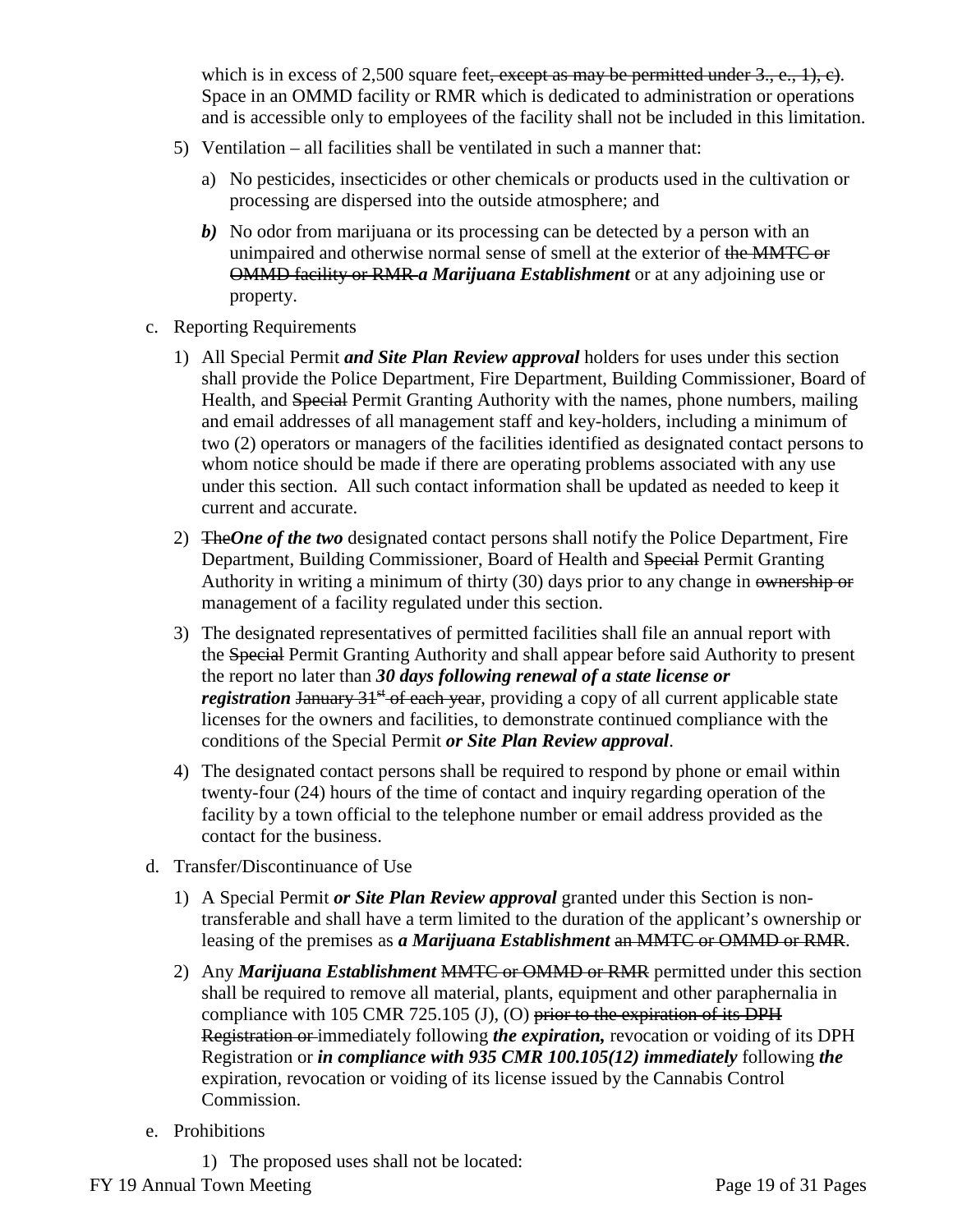- *a) Within five hundred (500) feet of a pre-existing public or private school providing education in kindergarten or any of grades 1 through 12. The distance under this section shall be measured in a straight line from the nearest point of the property line in question to the nearest point of the property line where the Marijuana Establishment is or will be located.*
- b) Within three hundred (300) feet of a building:
	- i. Containing another *Marijuana Establishment* MMTC or OMMD or RMR, except for facilities that are owned or leased by the same operator; or
	- ii. In which is located a public or private elementary school, middle school, secondary school, preparatory school, licensed daycare center, or any other facility in which children commonly congregate in an organized ongoing formal basis *that is not a K-12 school*; or
	- iii. Owned by and operated as part of the campus of any private or public institution of higher learning; or
	- iv. Housing a public library; or
	- v. Containing any residential use, excepting a mixed-use building under Section 3.325 of the Zoning Bylaw.
- c) Within, on the same lot as, or on a lot immediately adjacent to a licensed pharmacy; or
- d) Within buildings that contain any pharmacy, medical doctor offices or the offices of any other professional practitioner authorized to prescribe the use of medical marijuana. An exception shall be that the Special Permit Granting Authority may grant permission for palliative and therapeutic care uses in the same building in which *a Marijuana Establishment* an MMTC or OMMD or RMR is operated.
- 2) *For the purposes of 3.363.9(3)(e)(1)(b), the three hundred foot buffer shall be measured from the closest point of the building triggering the buffer to the closest point of the marijuana use.*
- 3) The proposed use shall not display on-premises signage or other marketing on the exterior of the building or in any manner visible from the public way, which, in the opinion of the Special Permit Granting Authority *or the Code Enforcement Officer* may promote or encourage the use of marijuana or other drugs by minors.
- 4. Findings. In addition to the findings required under Section 10.38 *and 11.24 of the Zoning Bylaw* and meeting the provisions of Articles 7, 8 and all other applicable sections of this Bylaw, the Special Permit Granting Authority shall find that the proposed use:
	- a. Meets all of the permitting requirements of all applicable agencies within the Commonwealth of Massachusetts and will as proposed be in compliance with all applicable state laws and regulations.
	- b. Will provide copies of registrations and licenses and a copy of a signed Host *Community*  Agreement with the Town of Amherst, in accordance with M.G.L. Chapter 94G and subsequent regulations, including 935 CMR 500, to the Building Commissioner prior to the issuance of a Certificate of Occupancy.
	- c. Is designed to minimize any adverse visual or economic impacts on abutters and other parties in interest.
	- d. Provides a secure waiting area, *as required by state law or regulations*.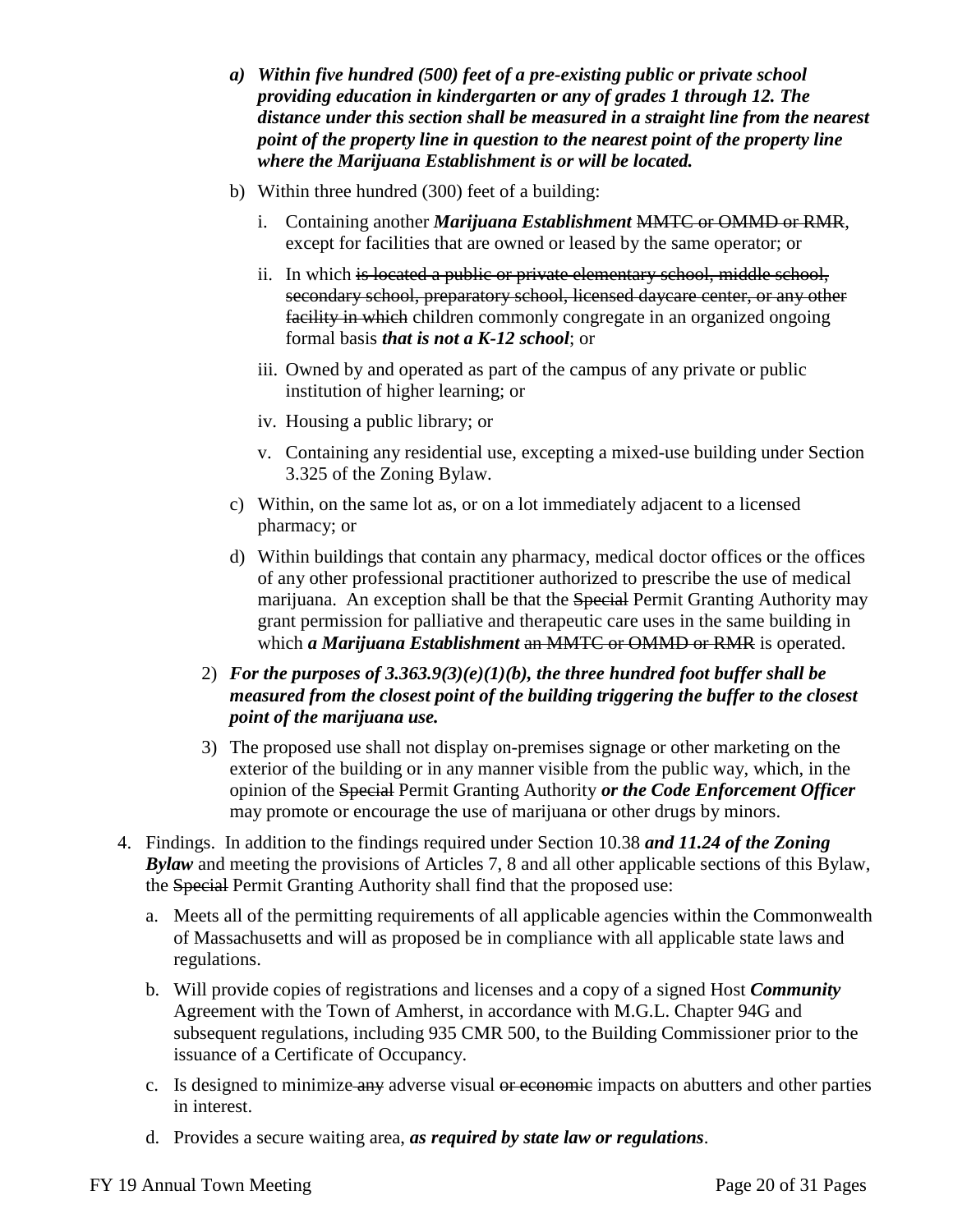- e. Provides adequate security measures to ensure that no individual *or group* participant will pose a direct threat to the health or safety of other individuals, and that the storage and/or location of cultivation of marijuana is adequately secured in enclosed, locked facilities.
- f. Adequately addresses issues of vehicular and pedestrian traffic, circulation, parking and queuing, especially during peak periods at the facility, and adequately mitigates the impacts of vehicular and pedestrian traffic on neighboring uses.
- 5. Limitation on number of RMRs *locations*  No more than eight (8) Recreational Marijuana Retailers *locations* shall be permitted to be located *within* in the Town of Amherst.

## **ARTICLE 32. Zoning Bylaw – Recreational Marijuana Retailer Locations (Planning Board)**

To see if the Town will vote to amend the Zoning Bylaw by amending Article 3, Use Regulations, Section 3.3, Use Classifications and Standards, Section 3.363.2, Recreational Marijuana Retailer, Standards and Conditions (applies to MMTCs, OMMDs and RMRs), **paragraph 5, by deleting the lined out language and adding the language in** *bold italics***, as follows:**

1. Limitation on number of RMRs *locations* – No more than eight (8) Recreational Marijuana Retailers *locations* shall be permitted to be located *within* in the Town of Amherst.

# **ARTICLE 33. Zoning Bylaw – Supplemental Dwelling Units (Planning Board)**

To see if the Town will vote to amend the Zoning Bylaw by amending Article 5, Accessory Uses, Section 5.011, Supplemental Dwelling Units, Section 5.0112 General Requirements, by deleting the lined out language and adding the language in *bold italics*, as follows:

- 5.0112 General Requirements. The following standards shall apply to supplemental dwelling units (supplemental apartments and supplemental detached dwelling units):
	- 1. There shall be not less than 350 square feet nor more than 800 square feet of habitable space in any supplemental dwelling unit *Supplemental Apartment I or Supplemental Apartment II,* except that any such dwelling unit built and maintained as fully accessible under the provisions of the Americans with Disabilities Act (ADA) may include a maximum of 900 square feet in habitable space.

*There shall not be less than 350 square feet nor more than 1,000 square feet of habitable space in any Supplemental Detached Dwelling Unit, except that any such dwelling unit built and maintained as fully accessible under the provisions of the Americans with Disabilities Act (ADA) may include a maximum of 1,100 square feet of habitable space.*

- 2. No one family detached dwelling in which a supplemental apartment is constructed or upon the property of which a supplemental dwelling unit is built may be used simultaneously for accessory lodging under any provision of Section 5.010, nor shall any supplemental dwelling unit built upon the property of such a one family dwelling be so used.
- 3. One of the dwelling units on the property shall be occupied by the owner(s) of the principal one family residence, which requirement shall be made a condition of any Special Permit issued under this section.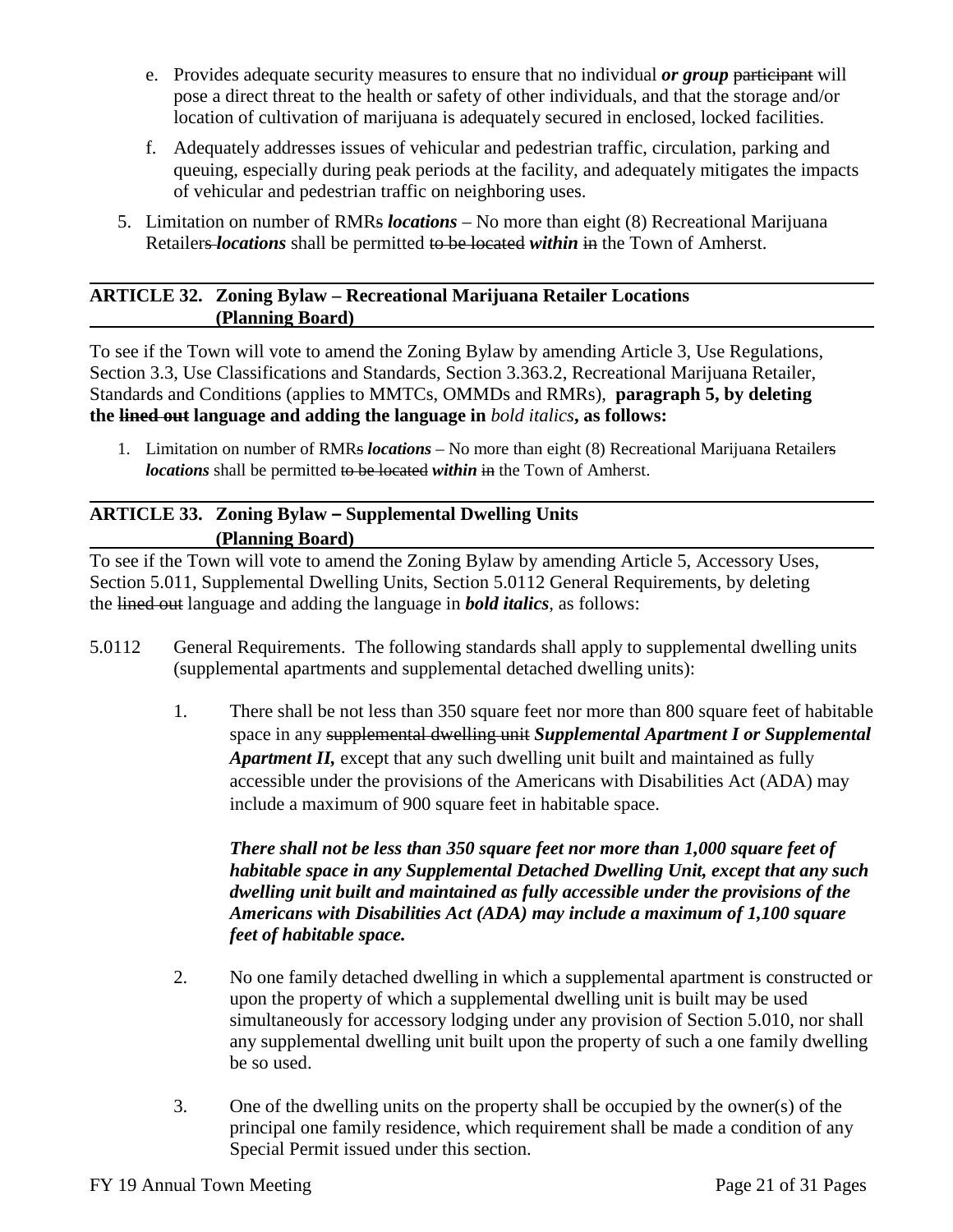- 4. Notwithstanding the provisions of Article 12, a supplemental dwelling unit shall be occupied by a total of no more than three (3) adult residents.
- 5. The design review principles and standards established under Section 3.204 shall be applied to all accessory uses under this section, and the review and recommendation of the Design Review Board may be sought by the Building Commissioner, Permit Granting Board, or Special Permit Granting Authority.

#### **ARTICLE 34. Petition: Zoning Bylaw – Amendment of Official Zoning Map (Kaynor, et al)**

To see if the Town will vote to amend the official Zoning Map by changing RO (Outlying Residential) to R-LD (Low Density Residential) in all areas of Town neither served by public water nor sewer.

There are three main concerns that this petition article addresses:

- 1. Protection of sensitive wells and septic systems in these areas.
- 2. Eliminating, or at least delaying, the significant expense of extending Town water and sewer to these areas.
- 3. Bringing our Zoning bylaws more into harmony with the goals of our Master Plan.

## **ARTICLE 35. Zoning Bylaw - Inclusionary Zoning Amendment (Planning Board)**

To see if the Town will amend Article 15 of the Zoning Bylaw by adding the language in *bold italics*  and deleting the lined out language:

\*\*\*\*\*\*\*\*\*\*\*\*\*\*\*\*\*\*\*\*\*\*\*\*\*\*\*\*\*\*\*\*\*\*\*\*\*\*\*\*\*\*\*\*\*\*\*\*\*\*\*\*\*\*\*\*\*\*

## ARTICLE 15 INCLUSIONARY ZONING

## SECTION 15.0 INTENT AND PURPOSE SECTION 15.1 REGULATIONS

## SECTION 15.0 INTENT & PURPOSE

The purpose of this Article is to promote the general public welfare, including but not limited to ensuring an economically integrated and diverse community, by maintaining and increasing the supply of affordable and accessible housing in the Town of Amherst. This purpose includes:

- 15.00 Ensuring that new residential development generates affordable housing as defined in Section 12.20 *Article 12*.
- 15.01 Ensuring that affordable housing created under this section remains affordable over the long term, with the majority of such housing remaining affordable in perpetuity, except as may be otherwise required under state or federal programs.
- 15.02 Maintaining a full mix of housing types and unrestricted geographic distribution of affordable housing opportunities throughout Amherst.
- 15.03 To the extent allowed by law, ensuring that preference for new affordable housing is given to eligible persons who live or work in Amherst.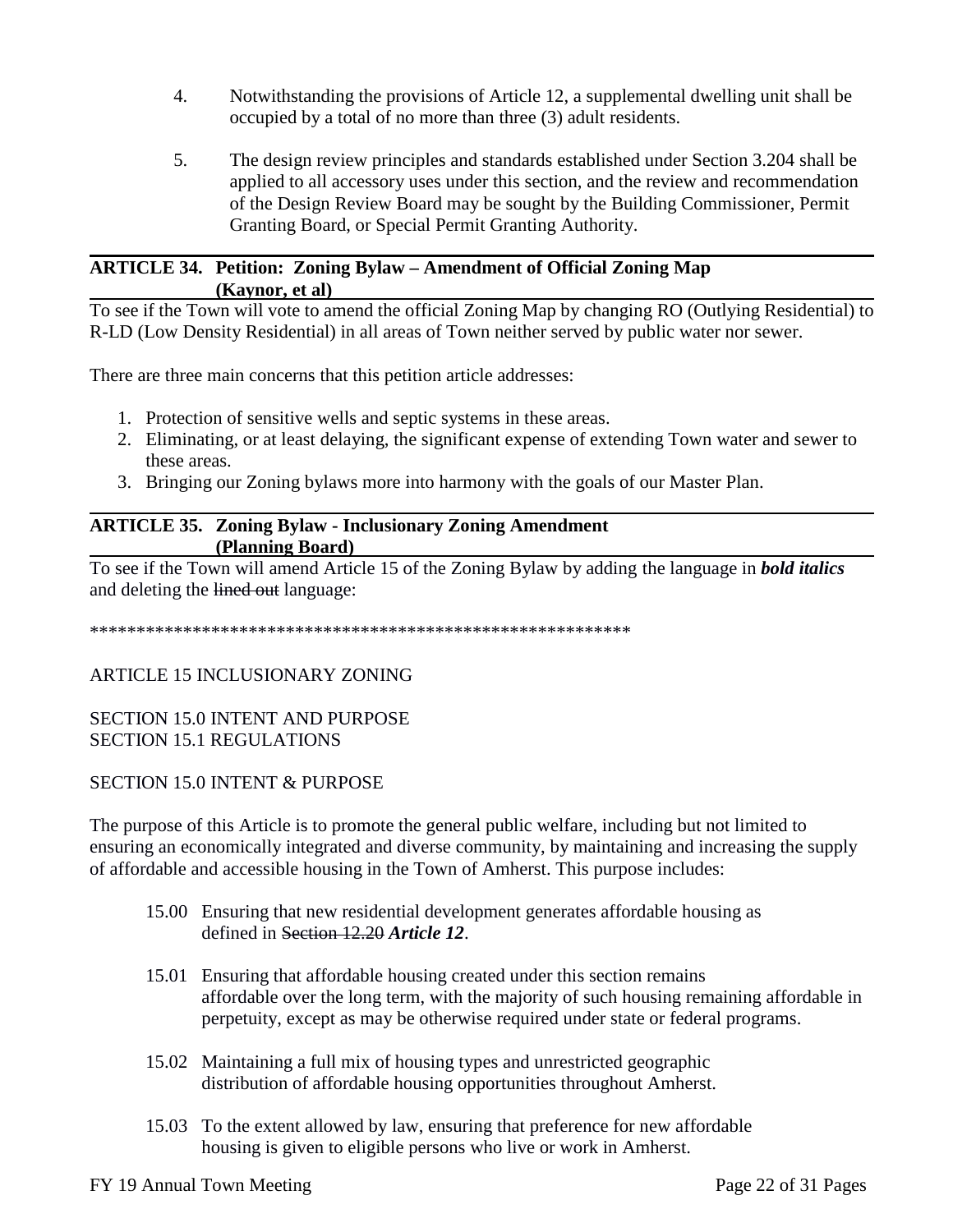## SECTION 15.1 REGULATIONS

To ensure the purposes of this section, the following regulations shall apply to residential development in Amherst:

15.10 All residential developments *resulting in a net increase in dwelling units above the number already existing on the site,* and requiring a Special Permit *for the use itself or for modification of one or more certain dimensions as described below and* resulting in additional new dwelling units shall provide affordable housing units at the following minimum rates:

| <b>Total Development Net Increase in</b> Required Affordable |                                  |
|--------------------------------------------------------------|----------------------------------|
| Unit Count                                                   | <b>Unit Provision</b>            |
| 1-9 units                                                    | None $*$                         |
| $10-14$ units                                                | Minimum one (1) dwelling unit    |
| $15-20$ units                                                | Minimum two $(2)$ dwelling units |
| 21 units                                                     | Minimum 12% of total unit count  |

\*While provision of affordable units is not required for developments containing 1-9 units under this section, the Bylaw encourages affordability and provides for incentives. See Sections 4.33 and 4.55.

*Special Permit-modified dimensions triggering this bylaw Building Coverage greater than standard maximum; or Lot Coverage greater than standard maximum; or Additional Floor(s) beyond the standard maximum; or Height more than 2 feet greater than standard maximum*

Where two or more units are required to be provided under this section, a minimum of forty-nine percent (49%) of affordable units shall be eligible and countable for the purpose of the Commonwealth's 40B Subsidized Housing Inventory (SHI) or its successor. Calculation of the number of total affordable units or the number of SHIeligible units shall, if the required percent of the total results in a fraction, be rounded up to the next whole number where the fractional portion is equal to 0.5 or greater, and shall be rounded down to the next whole number where the fractional portion is less than 0.5.

- 15.11 Affordable and accessible dwelling units provided under Section 15.10 shall be counted as meeting the requirements for density bonuses under the provisions of Section 4.55, Density Bonuses, of this Bylaw.
- 15.12 The applicant shall establish such housing restrictions, conditions, and/or limitations as are necessary to ensure that the affordable housing units provided under this section will be permanently available for purchase *or rental* by eligible low-and moderate-income buyers *and tenants*, and available for a minimum of twenty years in the case of rental housing. *in perpetuity or to the extent allowable under law.*
- 15.13 Housing constructed by a public agency or non-profit corporation using a Federal, state, or local housing assistance program may adhere to the requirements set forth by the funding agency provided that the purpose of these regulations are met.
- 15.14 In any residential development, affordable housing units provided shall be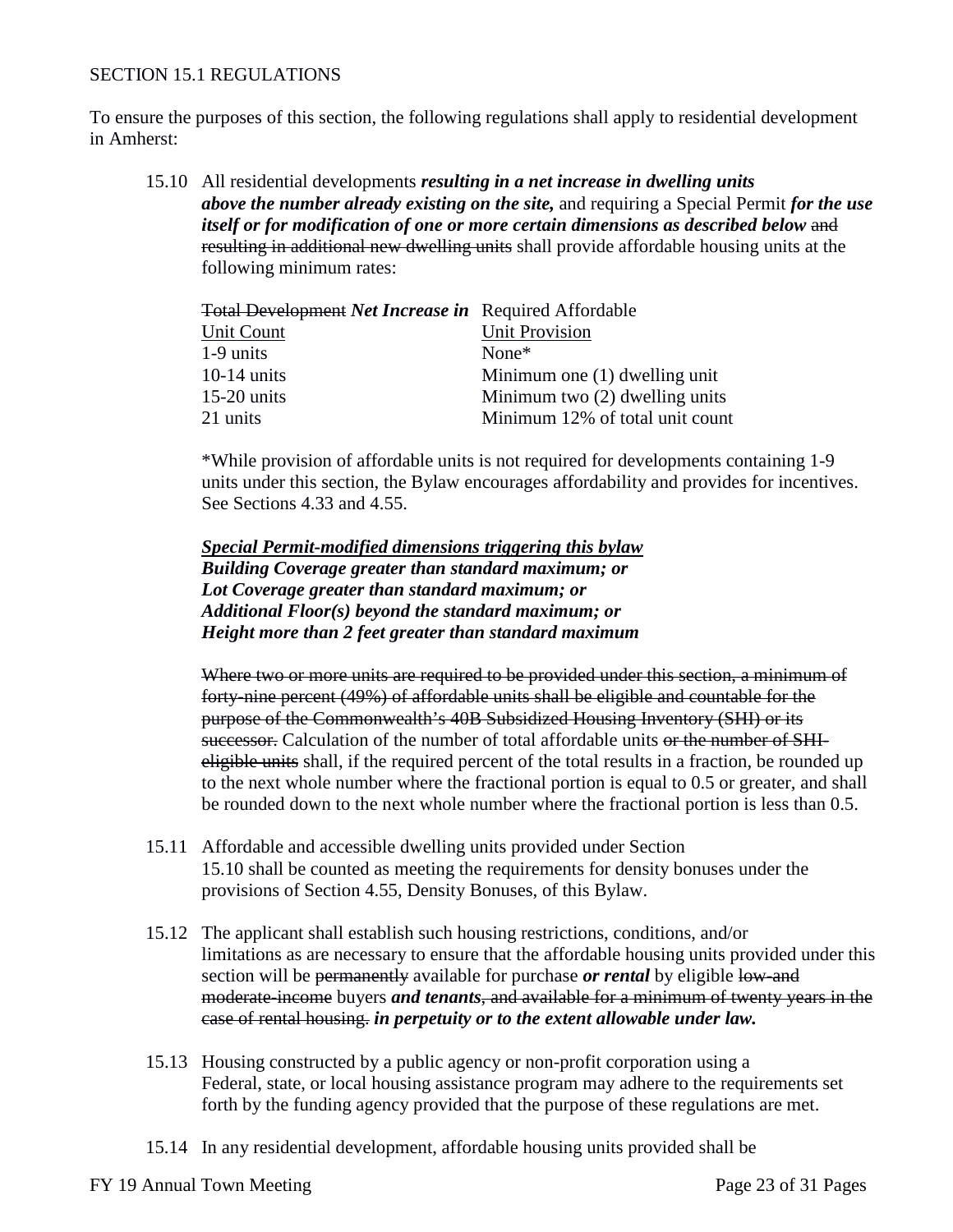dispersed throughout the development, and shall be comparable to market rate units in terms of the quality of their design, materials, and general appearance of their architecture and landscape*. Affordable units shall be comparable to market rate units in terms of size and bedroom count except as otherwise allowed by the Permit Granting Board or Special Permit Granting Authority.* 

- *15.15 The Permit Granting Board or Special Permit Granting Authority may grant a Special Permit for modifications as provided below, except that when four (4) or more affordable units are required under the provisions of Article 15 of this Bylaw, a minimum of 50% must be provided on-site.*
	- *15.150 Off-site affordable units may be allowed for projects principally located in the B-G, B-VC, B-N, and those B-L districts abutting the B-G District. Off-site units shall be located within the same zoning district or within 500 feet of the premises of the development and shall comply with Section 15.14.*
	- *15.151 Payment of fees-in-lieu of affordable units may be allowed, payable prior to the granting of a Certificate of Occupancy for any dwelling units associated with the development, to the Town of Amherst Municipal Affordable Housing Trust. The fee-in-lieu value for each affordable unit not provided shall be three (3) times the current Median Family Income for Amherst as determined by the U.S. Department of Housing and Urban Development (HUD) or successor agency.*

## **ARTICLE 36. Petition: Zoning Bylaw – Inclusionary Zoning Amendment (Weiss et al)**

To see if the Town will amend Section 15.10 of the Zoning Bylaw by adding the language in *bold italics*, and deleting the lined out language:

- 15:00 Ensuring that new residential development generates affordable housing as defined in Section 12.20 *Article 12*.
- *Section* 15.10 All residential developments requiring a Special Permit *for the use itself or for modification of one or more certain dimensions as described below* and resulting in additional new *a net increase in* dwelling units *above the number already existing on the site,* shall provide affordable housing units at the following minimum rates:

| Required Affordable                                      |  |  |  |  |  |  |  |
|----------------------------------------------------------|--|--|--|--|--|--|--|
| <b>Unit Provision</b>                                    |  |  |  |  |  |  |  |
|                                                          |  |  |  |  |  |  |  |
| None $*$                                                 |  |  |  |  |  |  |  |
| Minimum one (1) dwelling unit                            |  |  |  |  |  |  |  |
| Minimum two (2) dwelling units                           |  |  |  |  |  |  |  |
| Minimum 12% of total unit count                          |  |  |  |  |  |  |  |
| Special Permit-modified dimensions triggering this bylaw |  |  |  |  |  |  |  |
| Building Coverage greater than standard maximum; or      |  |  |  |  |  |  |  |
| Lot Coverage greater than standard maximum; or           |  |  |  |  |  |  |  |
| Additional Floor(s) beyond standard maximum; or          |  |  |  |  |  |  |  |
| Height more than 2 feet greater than standard maximum    |  |  |  |  |  |  |  |
|                                                          |  |  |  |  |  |  |  |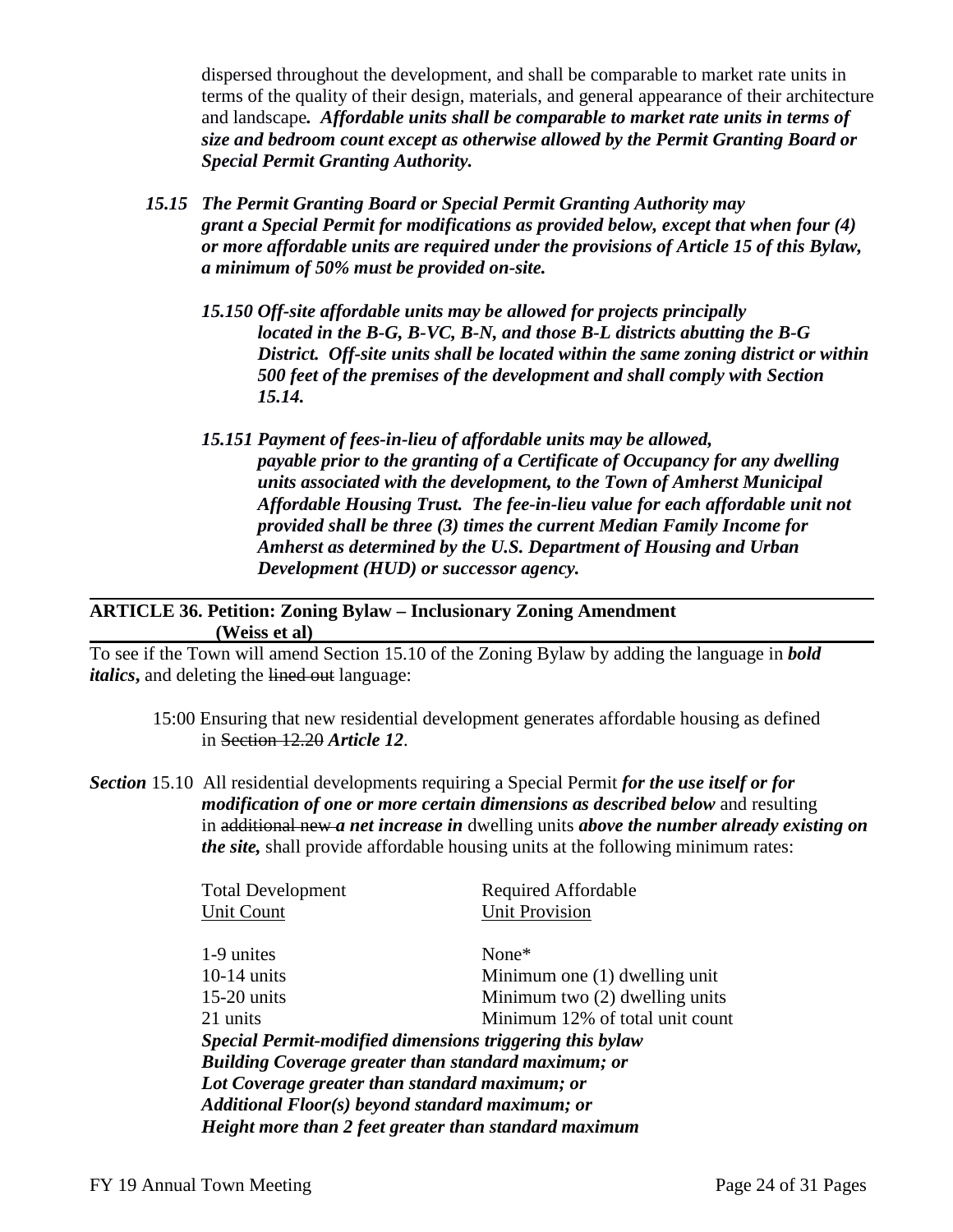Where two or more units are required to be provided under this section, a minimum of forty-nine percent (49%) of affordable units shall be eligible and countable for the purpose of the Commonwealth's 40B Subsidized Housing Inventory (SHI) or its successor. Calculation of the number of total affordable units or the number of SHIeligible units shall, if the required percent of the total results in a fraction, be rounded up to the next whole number where the fractional portion is equal to 0.5 or greater, and shall be rounded down to the next whole number where the fractional portion is less than 0.5.

- 15.12 The applicant shall establish such housing restrictions, conditions, and/or limitations as are necessary to ensure that the affordable housing units provided under this section will be permanently available for purchase *or rental* by eligible low-and moderate-income buyers *and tenants*, and available for a minimum of twenty years in the case of rental housing *in perpetuity or to the extent allowable under law*.
- 15.14 In any residential development, affordable housing units provided shall be dispersed throughout the development, and shall be comparable to market rate units in terms of *size, bedroom count*, the quality of their design, materials, and general appearance of their architecture and landscape.

#### **ARTICLE 37. Petition: General Bylaw - Unlawful Noise Bylaw (Gesuelle-Hart et al)**

To see if the Town will vote to support an amendment to the Town Noise Bylaw to include limiting firing range gunfire to between 9:00 am and 6:30 pm and between April  $1<sup>st</sup>$  through November  $1<sup>st</sup>$ .

#### **ARTICLE 38. Petition: Resolution - A Resolution to Prevent Nuclear War (Faye et al)**

To see if the Town will vote:

## **A RESOLUTION**

Calling for the United States to "Pull Back from the Brink" and Prevent Nuclear War

- WHEREAS, Since the height of the Cold War the United States and Russia have dismantled more than 50,000 nuclear warheads, but 15,000 of these weapons still exist and post an intolerable risk to human survival; and
- WHEREAS, 95 percent of these weapons are in the hands of the United States and Russia and the rest are held by seven other counties: China, France, Israel, India, North Korea, Pakistan, and the United Kingdom; and
- WHEREAS, the use of even a tiny fraction of these weapons would cause worldwide climate disruption and global famine; to wit, as few as 100 Hiroshima sized bombs, small by modern standards, would put at least 5 million tons of soot into the upper atmosphere and cause climate disruption across the planet, cutting food production and putting 2 billion people at risk of starvation; and
- WHEREAS, a large scale nuclear war would kill hundreds of millions of people directly and cause unimaginable environmental damage and catastrophic climate disruption dropping temperatures across the planet to levels not seen since the last ice age; under these conditions the vast majority of the human race would starve and it is possible we would become extinct as a species; and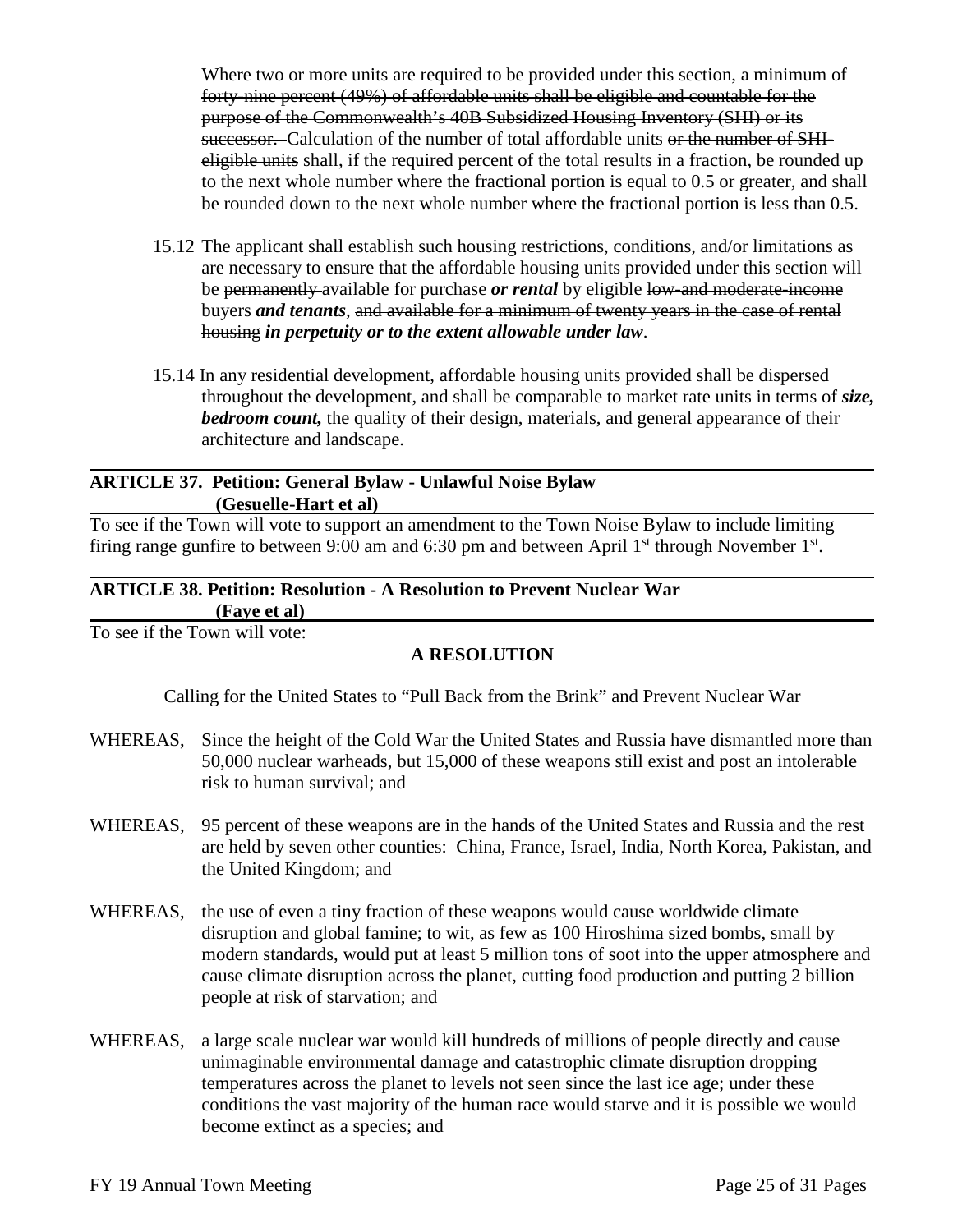- WHEREAS, despite assurances that these arsenals exist solely to guarantee that they are never used, there have been many occasions when nuclear armed states have prepared to use these weapons, and war has been averted only at the last minute; and
- WHEREAS, nuclear weapons do not possess some magical quality that prevents their use; and
- WHEREAS, former Defense Secretary Robert McNamara said, speaking about the Cuban Missile Crisis, "It was luck that prevented nuclear war," yet our nuclear policy cannot be the hope that luck will continue; and
- WHEREAS, as the effects of climate change place increased stress on communities around the world and intensify the likelihood of conflict, the danger of nuclear war will grow; and
- WHEREAS, the planned expenditure of more than \$1 trillion to enhance our nuclear arsenal will not only increase the risk of nuclear disaster but fuel a global arm race and divert crucial resources needed to assure the well-being of the American people and people all over the world; and
- WHEREAS, there is an alternative to this march to nuclear war: In July 2017, 122 nations called for the elimination of all nuclear weapons by adopting the Treaty of Prohibition of Nuclear Weapons.
- NOW THEREFORE BE IT RESOLVED that *the Town Meeting of Amherst* Massachusetts calls upon our federal leaders and our nation to spearhead a global effort to prevent nuclear war by:
	- Renouncing the option of using nuclear weapons first;
	- Ending the president's sole, unchecked authority to launch a nuclear attack;
	- Taking the US nuclear weapons off hair-trigger alert;
	- Cancelling the plan to replace its entire arsenal with enhanced weapons; and
	- Actively pursuing a verifiable agreement among nuclear armed states to eliminate their nuclear arsenals.

BE IT FURTHER RESOLVED THAT the *town of Amherst* shall cause a copy of this resolution to be sent to U.S. Congressman James McGovern, U.S Senator Elizabeth A. Warren, U.S. Senator Edward J. Markey, and President Donald J. Trump.

## **ARTICLE 39. Petition: Resolution - A Resolution in Support of the Paris Climate Agreement (Gray-Lee et al)**

To see that the Town will adopt the following resolution in support of the Paris Climate Agreement:

**Whereas** NASA reports that the average global temperature has risen almost 2 degrees Fahrenheit since the 19th century, most of which having been in the last 35 years,

**Whereas** sea ice now is more than 1.27 million square miles smaller than the 1979-2000 average, and, **according** to National Geographic, see level would rise 216 feet if all the ice in the world melted, submerging much of coastal US including most of Florida,

**Whereas** the National Oceanic and Atmospheric Administration reports that  $CO<sub>2</sub>$  in the air has reached 407 parts per million, the highest in 650,000 years,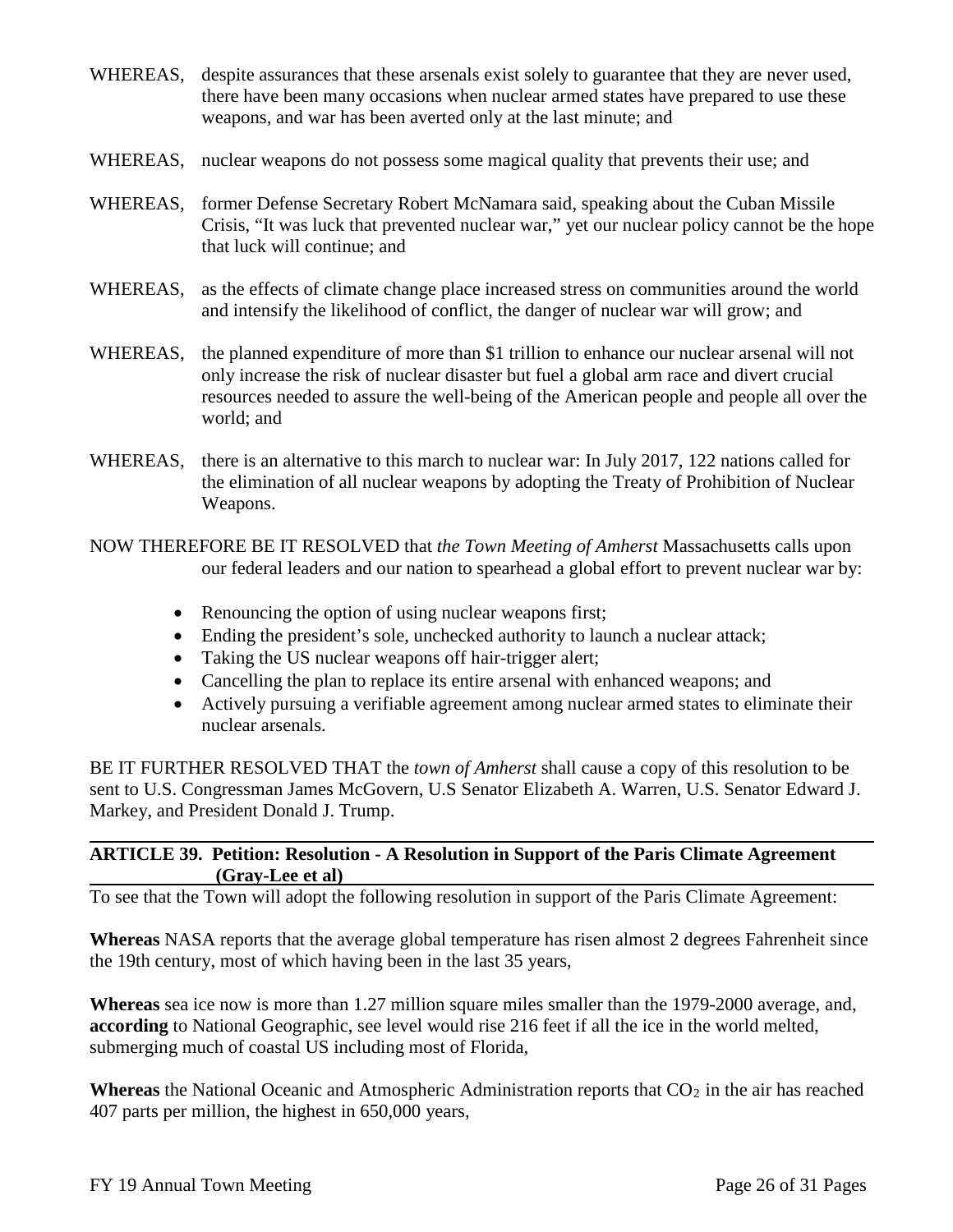**Whereas** the World Health Organization expects that between 2030 and 2050, climate change will cause approximately 250,000 additional deaths per year from malnutrition, malaria, diarrhea and heat stress alone,

**Whereas** the International Organization on Migration reports that up to 200 million people could be displaced by global temperature increase by 2050,

**Whereas** President Trump withdrew from the Paris Climate Agreement which set the goal of keeping global temperature rise this century below 2ºC by reducing greenhouse gas emissions by 26 to 28 percent below 2005 levels by 2025,

**Whereas** the US is the number two  $CO_2$  emitting country in the world,

**Whereas** 2,300 cities as well as 14 states including Massachusetts, which make up one third of the US population, have pledged that they will stand by the Paris Climate Agreement,

**Whereas** Burlington, Vermont's largest city, already runs on 100 percent renewable energy,

**Whereas** in 2017, Amherst Town Meeting took three actions addressing climate change: a Resolution to Implement a Carbon Fee and Dividend Program, a resolution calling for the town to use 100 percent renewable energy by 2050, and a Net Zero Energy bylaw requiring all new Town buildings costing more than \$1 million to use no more energy than they produce,

**Whereas** the Town of Amherst's 2005 Climate Action Plan's goal of reducing Amherst's greenhouse gas emissions by 35 percent below 1997 levels by 2009 was not met, though progress was made in energy efficiency and Amherst became a Green Community in 2012,

**Therefore be it resolved** that the Town of Amherst will stand by the Paris Climate Agreement by adopting the goal of reducing its greenhouse gas emissions by 26 to 28 percent below 2005 levels by 2025,

**And therefore be it further resolved** that upon passage the Amherst Town Clerk shall mail copies of the resolution and vote to Senator Elizabeth Warren, Senator Ed Markey, Congressman Jim McGovern, Governor Charlie Baker, Speaker of the Massachusetts House Robert DeLeo, Acting President of the Massachusetts Senate Harriette Chandler, and Representative Solomon Goldstein-Rose.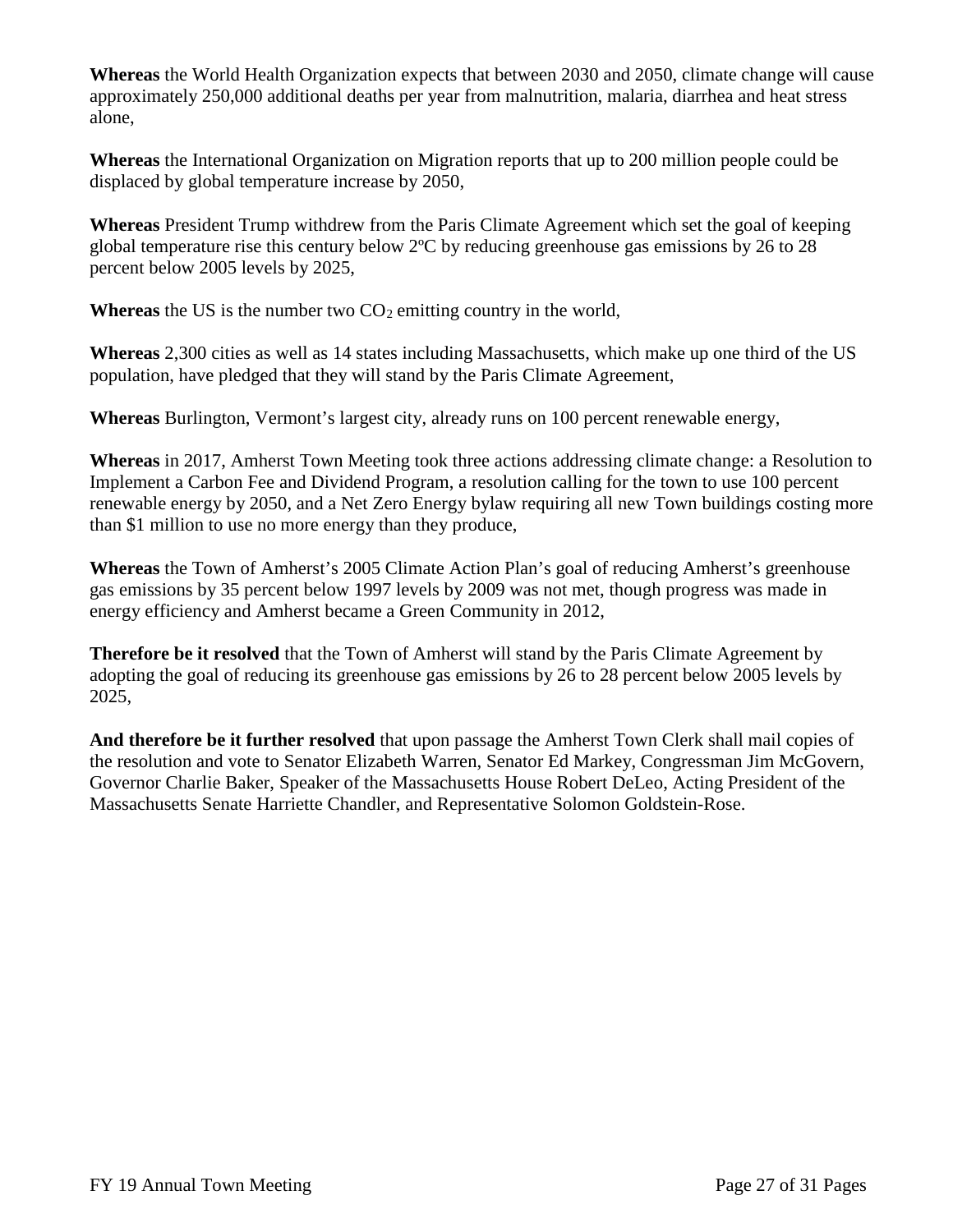You are hereby directed to serve this call by posting attested copies thereof at the usual places:

| Prec. 1 | North Amherst Post Office | Prec. 6    | Fort River School       |
|---------|---------------------------|------------|-------------------------|
| Prec. 2 | North Fire Station        | Prec. 7    | Crocker Farm School     |
| Prec. 3 | Immanuel Lutheran Church  | Prec. 8    | Munson Memorial Library |
| Prec. 4 | Amherst Post Office       | Prec. 9    | Wildwood School         |
| Prec. 5 | Town Hall                 | Prec. $10$ | Campus Center, UMass    |

Hereof fail not and make return of this warrant with your doings thereon at the time and place of said meeting.

Given under our hands on this Second day of April, 2018.

Select Board

PAPEL/ 4, 2018

Hampshire, ss.

Date

In obedience to the within warrant, I have this day as directed posted true and attested copies thereof at the above designated places, to wit:

Constable, Town of Amherst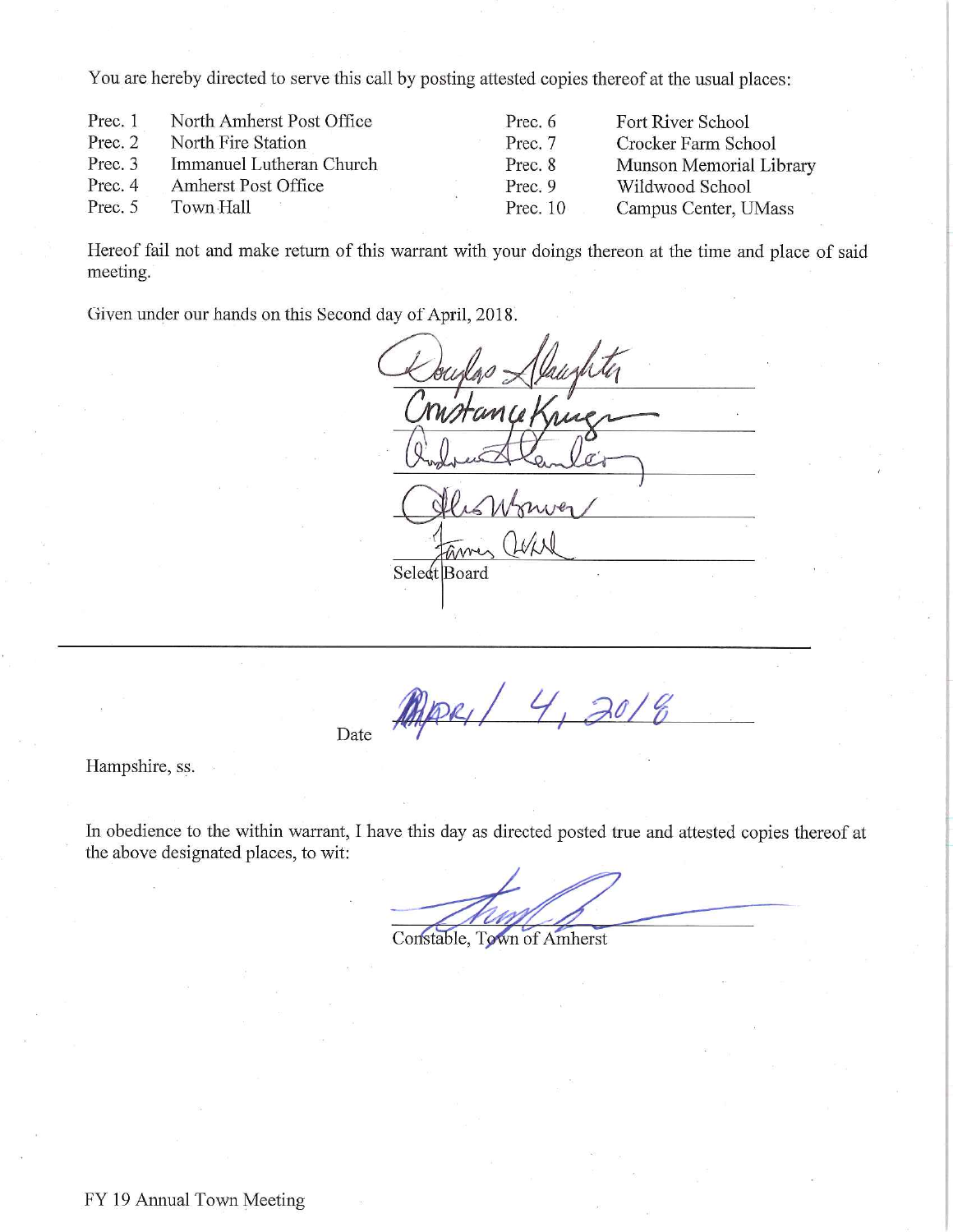# **Attachment to FY19 Annual Town Meeting Warrant**

|                                          |                            | una renace               |                  |                          |                              |
|------------------------------------------|----------------------------|--------------------------|------------------|--------------------------|------------------------------|
|                                          |                            |                          |                  | <b>Mailing</b>           |                              |
| Owner1                                   | Owner <sub>2</sub>         | <b>Parcel Address</b>    | <b>Parcel ID</b> | <b>Address</b>           | CityStZip                    |
|                                          |                            |                          |                  |                          | AMHERST, MA                  |
| A NELSON LLC                             |                            | <b>BELCHERTOWN RD</b>    | 15C-51           | <b>20 BELCHERTOWN RD</b> | 01002                        |
|                                          |                            |                          |                  |                          | AMHERST, MA                  |
| AMETHYST FARMS LLC<br>CARGEL, JOSEPH W & |                            | <b>BELCHERTOWN RD</b>    | 15C-23           | 89 NORTH EAST ST         | 01002<br>ROCKLEDGE, FL       |
| <b>BERNICE E</b>                         |                            | <b>BELCHERTOWN RD</b>    | 21B-11           | 1371 FEATHERSOUND        | 32955                        |
|                                          | C/O LOUIS R                |                          |                  |                          |                              |
| COHN, LOUIS R & TOBY<br>K                | COHN&<br><b>ASSOCIATES</b> | <b>BELCHERTOWN RD</b>    | 15C-36           | P.O. BOX 397             | BLOOMFIELD, CT<br>06002-0397 |
|                                          | C/O LOUIS R                |                          |                  |                          |                              |
| COHN, LOUIS R & TOBY                     | COHN&                      |                          |                  |                          | <b>BLOOMFIELD, CT</b>        |
| к                                        | <b>ASSOCIATES</b>          | <b>BELCHERTOWN RD</b>    | 15C-17           | P.O. BOX 397             | 06002-0397                   |
| <b>CUMBERLAND FARMS</b>                  |                            |                          |                  |                          | WESTBOROUGH,                 |
| <b>INC</b>                               |                            | <b>BELCHERTOWN RD</b>    | 15C-5            | <b>165 FLANDERS RD</b>   | MA 01581                     |
| DUFFY, PAUL H & ANNE                     |                            |                          |                  |                          | AMHERST, MA                  |
| М                                        | C/O EAGLE                  | <b>BELCHERTOWN RD</b>    | 18A-88           | 260 BELCHERTOWN RD       | 01002                        |
|                                          | <b>CREST PROPERTY</b>      |                          |                  | <b>10 GATEHOUSE RD</b>   | AMHERST, MA                  |
| ELLIS, REGINA G                          | <b>MNGMT</b>               | <b>BELCHERTOWN RD</b>    | 18A-1-38         | <b>UNIT 125</b>          | 01002                        |
|                                          | JOHNSON,                   |                          |                  |                          | AMHERST, MA                  |
| GATES, JERALD H                          | RICHARD O                  | <b>BELCHERTOWN RD</b>    | 18A-45           | P.O. BOX 46              | 01004-0046                   |
| HALL, GORDON III                         |                            |                          |                  |                          | LYNN, MA                     |
| <b>TRUSTEE</b>                           |                            | <b>BELCHERTOWN RD</b>    | 18D-96           | P.O. BOX 815             | 01902-0815                   |
| HALL, GORDON III                         | <b>ATTN: THE HALL</b>      |                          |                  |                          | LYNN, MA                     |
| <b>TRUSTEE</b>                           | CO                         | <b>BELCHERTOWN RD</b>    | 18D-19           | P.O. BOX 815             | 01902-0815                   |
| MCCORMICK, ROBERT                        |                            |                          |                  |                          | BELCHERTOWN,                 |
| KEITH                                    |                            | <b>BELCHERTOWN RD</b>    | 21D-79           | 145 OLD AMHERST RD       | MA 01007                     |
|                                          | C/O TOWN OF                |                          |                  |                          | AMHERST, MA                  |
| MILESZKO, CHESTER J                      | AMHERST                    | <b>BELCHERTOWN RD</b>    | 21B-35           | 4 BOLTWOOD AVE           | 01002                        |
| MILESZKO, CHESTER J                      | C/O TOWN OF<br>AMHERST     |                          | 18D-27           |                          | AMHERST, MA<br>01002         |
| POLLIN, ROBERT N &                       |                            | <b>BELCHERTOWN RD</b>    |                  | 4 BOLTWOOD AVE           | AMHERST, MA                  |
| SIGRID MILLER                            |                            | <b>BELCHERTOWN RD</b>    | 21B-72           | 1290 SOUTH EAST ST       | 01002                        |
| POLLIN, ROBERT N &                       |                            |                          |                  |                          | AMHERST, MA                  |
| SIGRID MILLER                            |                            | <b>BELCHERTOWN RD</b>    | 21B-69           | 1290 SOUTH EAST ST       | 01002                        |
|                                          |                            |                          |                  |                          | AMHERST, MA                  |
| SAMEK, AUDREY                            |                            | <b>BELCHERTOWN RD</b>    | 18D-97           | 529 BELCHERTOWN RD       | 01002                        |
|                                          |                            |                          |                  |                          | AMHERST, MA                  |
| SMITH, BONNIE D                          |                            | <b>BELCHERTOWN RD</b>    | 21B-17           | 853 BELCHERTOWN RD       | 01002                        |
|                                          |                            |                          |                  |                          | AMHERST, MA                  |
| <b>TOWN OF AMHERST</b>                   |                            | <b>BELCHERTOWN RD</b>    | 15C-22           | 4 BOLTWOOD AVE           | 01002                        |
|                                          |                            |                          |                  |                          | AMHERST, MA                  |
| TOWN OF AMHERST                          |                            | <b>BELCHERTOWN RD</b>    | 18D-37           | <b>TOWN HALL</b>         | 01002<br>AMHERST, MA         |
| TOWN OF AMHERST                          |                            | <b>BELCHERTOWN RD</b>    | 18A-47           | 4 BOLTWOOD AVE           | 01002                        |
|                                          |                            |                          |                  |                          | AMHERST, MA                  |
| TOWN OF AMHERST                          |                            | <b>BELCHERTOWN RD</b>    | 18A-46           | <b>TOWN HALL</b>         | 01002                        |
|                                          |                            |                          |                  |                          | AMHERST, MA                  |
| TOWN OF AMHERST                          |                            | <b>BELCHERTOWN RD</b>    | 18D-311          | 4 BOLTWOOD AVE           | 01002                        |
|                                          |                            |                          |                  |                          | AMHERST, MA                  |
| TOWN OF AMHERST                          |                            | <b>BELCHERTOWN RD</b>    | 18D-310          | 4 BOLTWOOD AVE           | 01002                        |
|                                          | C/O EAGLE                  |                          |                  |                          |                              |
| <b>BELCHERTOWN ROAD</b>                  | <b>CREST PROPERTY</b>      |                          |                  | <b>10 GATEHOUSE RD</b>   | AMHERST, MA                  |
| PARNTERSHIP LLC                          | MNGMT                      | 10 BELCHERTOWN RD        | 15A-43           | <b>SUITE 125</b>         | 01002                        |
|                                          | C/O EAGLE                  |                          |                  |                          |                              |
| <b>BELCHERTOWN ROAD</b>                  | <b>CREST PROPERTY</b>      |                          |                  | <b>10 GATEHOUSE RD</b>   | AMHERST, MA                  |
| PARTNERS LLC                             | <b>MNGMT</b>               | 12 BELCHERTOWN RD        | 15C-2-19         | <b>SUITE 125</b>         | 01002                        |
| A NELSON LLC                             |                            | <b>20 BELCHERTOWN RD</b> | 15C-19           | <b>20 BLECHERTOWN RD</b> | AMHERST, MA<br>01002         |
| <b>CUMBERLAND FARMS</b>                  |                            |                          |                  |                          | WESTBOROUGH,                 |
| INC                                      |                            | 35 BELCHERTOWN RD        | 15C-18           | 165 FLANDERS RD          | MA 01581                     |

#### **Article 22D: Schedule A – Acquisition of Easements - Belchertown Road Project** Reconstruction, Resurfacing and Related Work on Route 9 - Belchertown Road

FY 19 Annual Town Meeting Page 29 of 31 Pages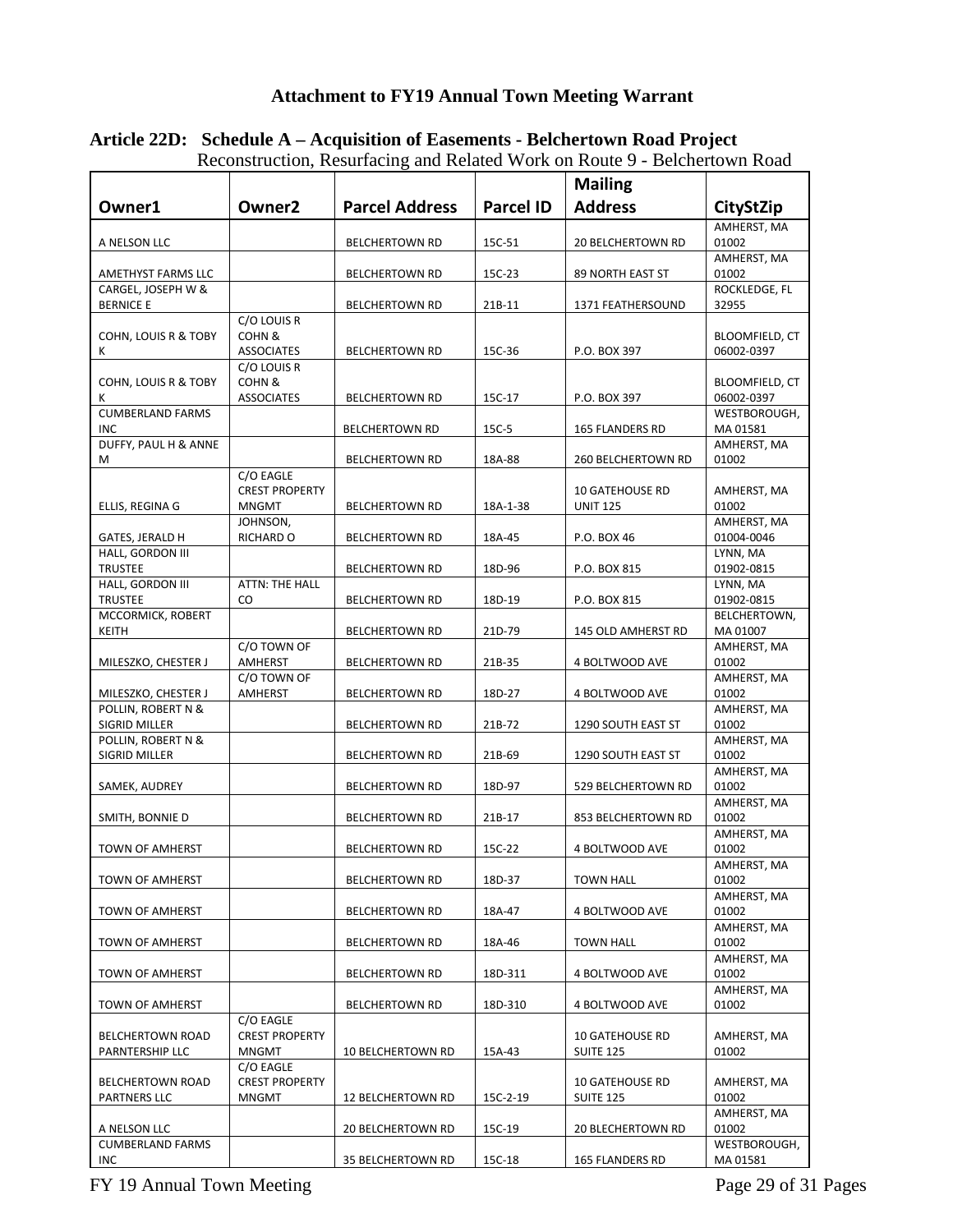| SANDRI, WILLIAM A                              | C/O SANDRI<br><b>REALTY INC</b>                        | <b>40 BELCHERTOWN RD</b>                  | 15C-45 | 400 CHAPMAN ST                             | GREENFIELD, MA<br>01301               |
|------------------------------------------------|--------------------------------------------------------|-------------------------------------------|--------|--------------------------------------------|---------------------------------------|
|                                                |                                                        |                                           |        |                                            | AMHERST, MA                           |
| MOLA INC                                       |                                                        | 43 BELCHERTOWN RD                         | 15C-48 | <b>43 BELCHERTOWN RD</b>                   | 01002                                 |
| MITCHELL, THOMAS                               |                                                        | 44 BELCHERTOWN RD                         | 15C-63 | 44 BELCHERTOWN RD                          | AMHERST, MA<br>01002                  |
| PATEL, NEAL B & ET AL                          |                                                        | <b>48 BELCHERTOWN RD</b>                  | 15C-43 | 421 WOLF SWAMP RD                          | LONGMEADOW,<br>MA 01106               |
| KANETA, KEITH O<br><b>TRUSTEE</b>              | C/O KENDRICK<br><b>PROPERTY</b><br><b>MNGMT</b>        | 58 BELCHERTOWN RD                         | 15C-55 | 1185 N PLEASANT ST                         | AMHERST, MA<br>01002                  |
| KANETA, KEITH O<br><b>TRUSTEE</b>              | C/O KENDRICK<br><b>PROPERTY</b><br><b>MNGMT</b>        | 72 BELCHERTOWN RD                         | 15C-58 | 1185 N PLEASANT ST                         | AMHERST, MA<br>01002                  |
| KANETA, KEITH O<br><b>TRUSTEE</b>              | <b>C/O KENDRICK</b><br><b>PROPERTY</b><br><b>MNGMT</b> | 76 BELCHERTOWN RD                         | 15C-59 | 1185 N PLEASANT ST                         | AMHERST, MA<br>01002                  |
| KANETA, KEITH<br><b>TRUSTEE</b>                | C/O KENDRICK<br><b>PROPERTY</b><br><b>MNGMT</b>        | <b>80 BELCHERTOWN RD</b>                  | 15C-60 | 1185 N PLEASANT ST                         | AMHERST, MA<br>01002                  |
| AMHERST-COLONIAL<br>VILLAGE LLC                |                                                        | 81 BELCHERTOWN RD                         | 15C-16 | P.O. BOX 397                               | BLOOMFIELD, CT<br>06002-0397          |
| CHAMP, COLLEEN                                 |                                                        | 90 BELCHERTOWN RD                         | 15C-26 | 90 BELCHERTOWN RD                          | AMHERST, MA<br>01002                  |
| <b>DENISON</b><br>CORPORATION                  |                                                        | 97 BELCHERTOWN RD                         | 15C-15 | <b>15A PRAY ST</b>                         | AMHERST, MA<br>01002                  |
| CORSON, DANA B                                 |                                                        | 104 BELCHERTOWN RD                        | 15C-28 | 50 HARLOW DR                               | AMHERST, MA<br>01002                  |
| LIKENS, TRUMAN B JR &<br>MARJORIE              |                                                        | 106 BELCHERTOWN RD                        | 15C-29 | 277 NORTH EAST ST                          | AMHERST, MA<br>01002                  |
| <b>JONES PROPERTIES</b><br>LIMITED PARTNERSHIP |                                                        | 115 BELCHERTOWN RD                        | 15C-14 | <b>15A PRAY ST</b>                         | AMHERST, MA<br>01002                  |
| LIKENS, TRUMAN B JR &<br>MARJORIE              |                                                        | 120 BELCHERTOWN RD                        | 15C-30 | 277 NORTH EAST ST                          | AMHERST, MA<br>01002                  |
| SWEENEY, PHILIP M                              |                                                        | 132 BELCHERTOWN RD                        | 15C-61 | 132 BELCHERTOWN RD                         | AMHERST, MA<br>01002                  |
| <b>MASS ALPINE</b><br><b>COMMONS LTD PART</b>  |                                                        | 133 BELCHERTOWN RD                        | 15C-57 | 380 UNION ST, SUITE<br>300                 | WEST<br>SPRINGFIELD,<br>MA 01089-4100 |
| XIAO, XIAODA & TANG,<br>XIAO YANG              |                                                        | 135 BELCHERTOWN RD                        | 15C-56 | 135 BELCHERTOWN RD                         | AMHERST, MA<br>01002                  |
| SWEENEY, PHILIP M                              |                                                        | 138 BELCHERTOWN RD                        | 15C-62 | 138 BELCHERTOWN RD                         | AMHERST, MA<br>01002                  |
| OCONNELL, JOHN J &<br><b>AUDREY</b>            |                                                        | 151 BELCHERTOWN RD                        | 15C-38 | 108 LARKSPURE DR                           | AMHERST, MA<br>01002                  |
| MISTERKA, RICHARD W                            | MISTERKA,<br>DEBORAH O                                 | 159 BELCHERTOWN RD                        | 15C-39 | 213 NORTH EAST ST                          | AMHERST, MA<br>01002                  |
| GADDY, MILES W &<br>ANNE M                     |                                                        | 173 BELCHERTOWN RD                        | 15C-12 | 173 BELCHERTOWN RD                         | AMHERST, MA<br>01002                  |
| HEMPFLING, JUDITH A                            |                                                        |                                           |        |                                            | <b>YELLOW</b><br>SPRINGS, OH          |
| REVOCABLE TRUST                                |                                                        | 180 BELCHERTOWN RD<br>192-194 BELCHERTOWN | 15C-37 | 225 W LIMESTONE ST                         | 45387<br>AMHERST, MA                  |
| FLOYD, LAYNE V                                 |                                                        | RD                                        | 15C-64 | P.O. BOX 65                                | 01004<br>HADLEY, MA                   |
| KINCHLA, JOHN W                                |                                                        | 199 BELCHERTOWN RD<br>204-206 BELCHERTOWN | 18A-4  | 200 BAY RD                                 | 01035                                 |
| FLOYD, LAYNE V                                 |                                                        | RD                                        | 15C-32 | P.O. BOX 65                                | AMHERST, MA<br>01004                  |
| <b>GEARING, JUDITH L</b>                       |                                                        | 222-224 BELCHERTOWN<br>RD                 | 15C-33 | P.O. BOX 3063                              | AMHERST, MA<br>01004-3063             |
| DAVID, JAMES H &<br><b>JACQUELINE A</b>        |                                                        | 234 BELCHERTOWN RD                        | 15C-34 | 77 CRESENT ST                              | GREENFIELD, MA<br>01301               |
| DUFFY, PAUL H                                  |                                                        | 260 BELCHERTOWN RD                        | 18A-87 | 260 BELCHERTOWN RD                         | Amherst, MA<br>01002                  |
| DAVID, JAMES H &<br><b>JACQUELINE A</b>        |                                                        | 261 BELCHERTOWN RD                        | 18A-8  | 77 CRESCENT ST                             | GREENFIELD, MA<br>01301               |
| ELLIS, REGINA G                                | C/O EAGLE<br><b>CREST PROPERTY</b><br><b>MNGMT</b>     | 270 BELCHERTOWN RD                        | 18A-38 | <b>10 GATEHOUSE RD</b><br><b>SUITE 125</b> | AMHERST, MA<br>01002                  |
| <b>RGINK LLC</b>                               |                                                        | 286-288 BELCHERTOWN<br><b>RD</b>          | 18A-26 | 236 AUBINWOOD RD                           | AMHERST, MA<br>01002                  |
|                                                |                                                        |                                           |        |                                            |                                       |

FY 19 Annual Town Meeting Page 30 of 31 Pages